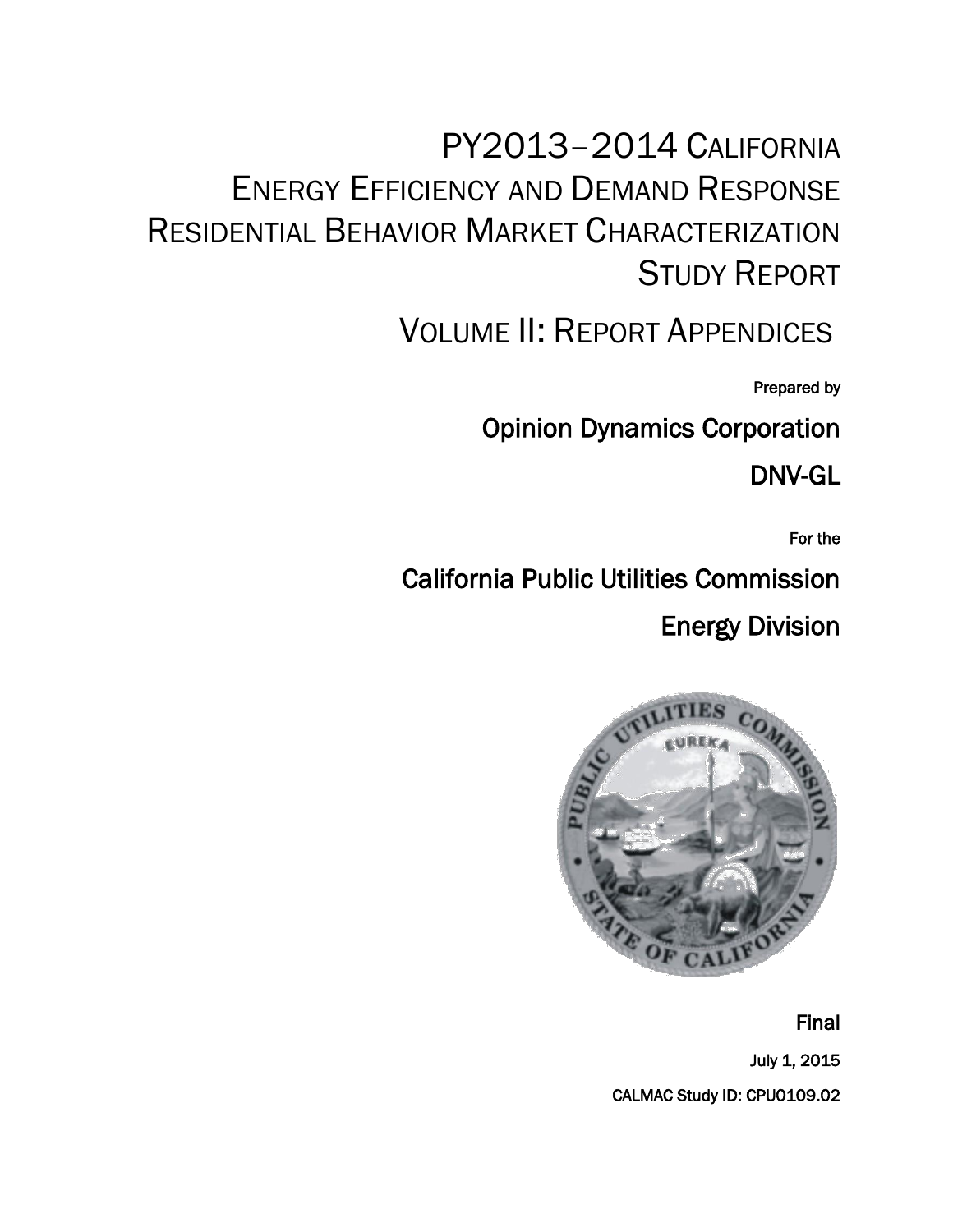

## Table of Contents

| Appendix A. |  |
|-------------|--|
| Appendix B. |  |
| Appendix C. |  |
| Appendix D. |  |
| Appendix E. |  |
| Appendix F. |  |
| Appendix G. |  |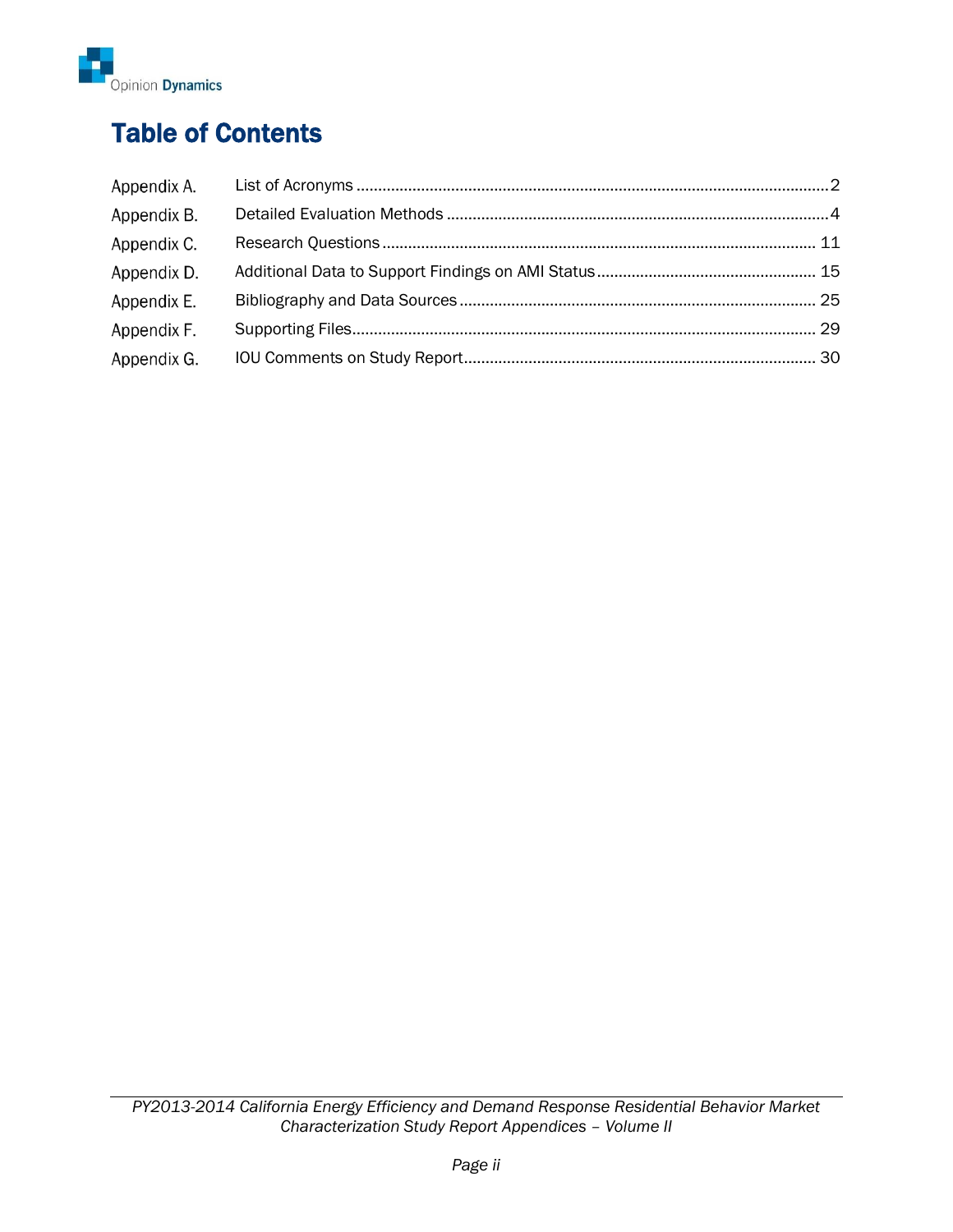

## Table of Tables

| Table 2: Energy Efficiency and Demand Response Behavior Market Characterization Evaluation Tasks |  |
|--------------------------------------------------------------------------------------------------|--|
|                                                                                                  |  |
|                                                                                                  |  |
|                                                                                                  |  |
| Table 6: Smart Meter Business Case Decisions and Other Documents Reviewed 15                     |  |
|                                                                                                  |  |
| Table 8: Potential Costs and Benefits Phase 1: Building AMI Infrastructure, by IOU  18           |  |
| Table 9: Costs and Benefits of Customer Empowerment and Engagement Projects in AMI Deployment    |  |
| Table 10: Costs and Benefits of Customer Empowerment and Engagement Projects in Smart Grid       |  |
|                                                                                                  |  |
|                                                                                                  |  |
| Table 13: Green Button Connect Applications Available in California as of August 2014 21         |  |
|                                                                                                  |  |
|                                                                                                  |  |
|                                                                                                  |  |
|                                                                                                  |  |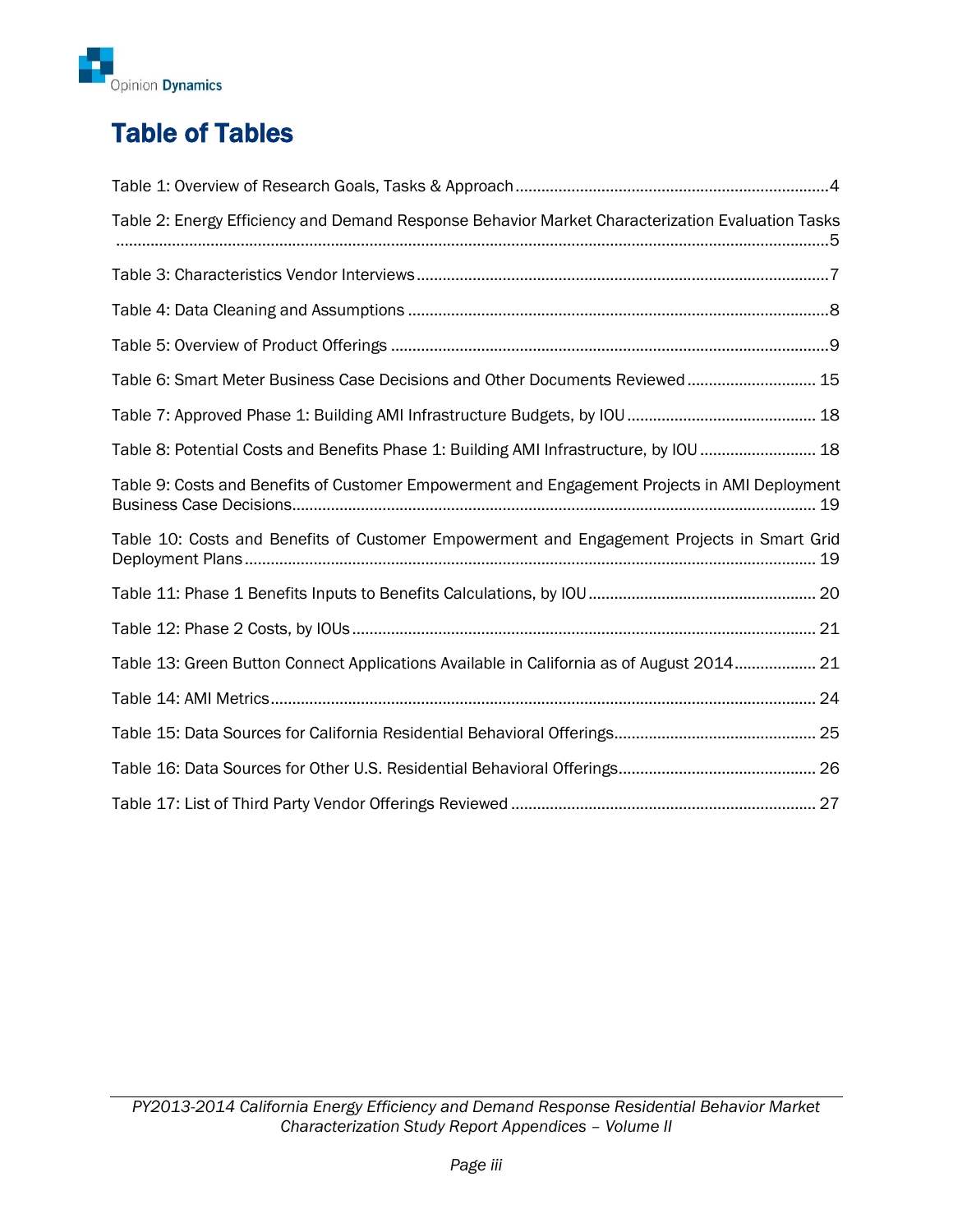

## Evaluator Contact Information

The Energy Efficiency and Demand Response Residential Behavior Market Characterization Study effort is covered under CPUC Contract 12PS5095 between DNV-GL and the CPUC. Opinion Dynamics is a subcontractor to DNV-GL for this work. The evaluation effort is being covered under work order ED\_D\_Res\_1 and ED\_D\_Mkt\_1.

The table below presents the various people involved in this effort.

| Firm/Agency                           | Name                  | <b>Role</b>                                                                                      | <b>Email</b>                   | <b>Phone</b> |
|---------------------------------------|-----------------------|--------------------------------------------------------------------------------------------------|--------------------------------|--------------|
| <b>CPUC Energy</b><br><b>Division</b> | Peter<br>Franzese     | Evaluation lead at the<br>California Public Utility<br>Commission - Energy<br>Division (CPUC-ED) | Peter.Franzese@cpuc.ca.gov     | 415-703-1926 |
| Ken Keating                           | Ken Keating           | Consultant to the CPUC-ED<br>during the study<br>development period                              | Keatingk2@msn.com              | 503-244-7204 |
| DNV-GL                                | Valerie<br>Richardson | Overarching lead for the<br><b>Residential Roadmap</b>                                           | valerie.richardson@dnvkema.com | 510-891-0446 |
| Opinion<br><b>Dynamics</b>            | <b>Mary Sutter</b>    | Director of this study                                                                           | msutter@opiniondynamics.com    | 510-444-5050 |
| Opinion<br>Dynamics                   | Olivia<br>Patterson   | Project Manager of this<br>study                                                                 | opatterson@opiniondynamics.com | 510-444-5050 |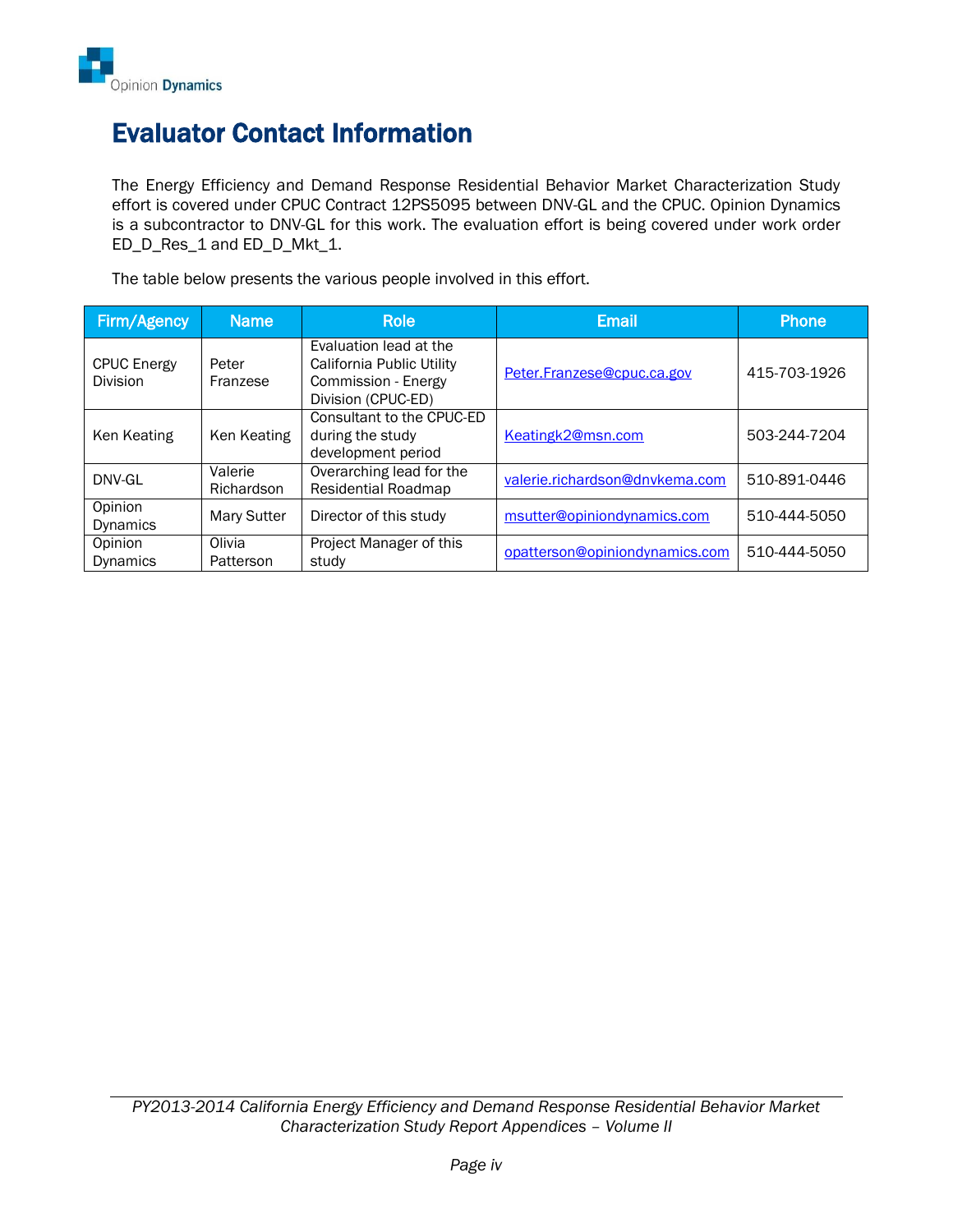## Introduction

This is the second of two documents that comprise the results of the Energy Efficiency and Demand Response Residential Behavior Market Characterization Study. The first volume contains an executive summary, background of the study, findings, and recommendations.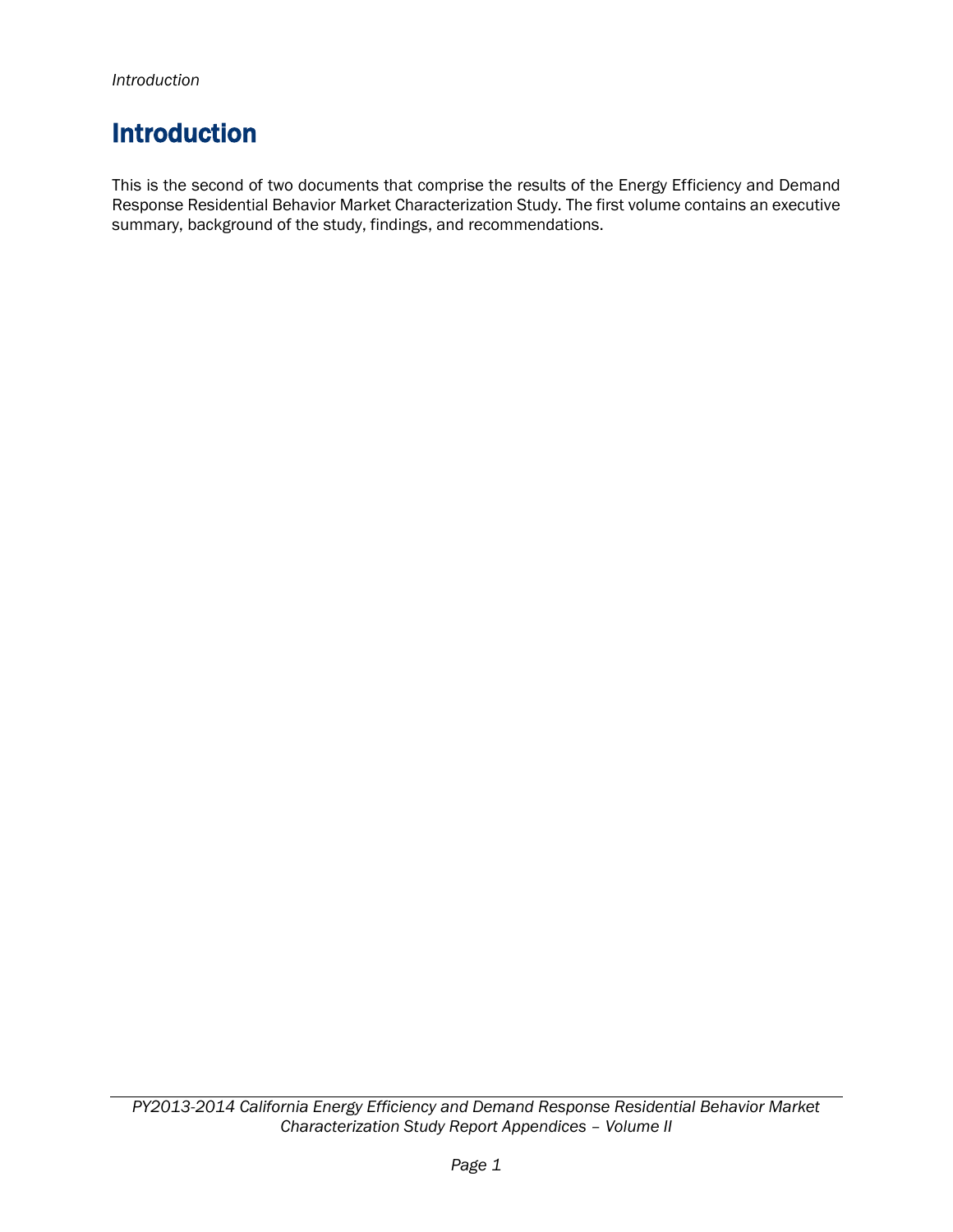## <span id="page-5-0"></span>Appendix A. List of Acronyms

| <b>Acronym</b>           | <b>Definition</b>                                       |
|--------------------------|---------------------------------------------------------|
| <b>AB32</b>              | California Assembly Bill 32                             |
| AC                       | Air Conditioning                                        |
| <b>ALCS</b>              | <b>Advanced Load Control System</b>                     |
| ALJ                      | Administrative Law Judge                                |
| AMI                      | Advanced Metering Infrastructure                        |
| B/C                      | Benefit-to-Cost                                         |
| <b>BayREN</b>            | Bay Area Regional Energy Network                        |
| <b>BECC</b>              | Behavior, Energy, Climate Change Conference             |
| <b>BGE</b>               | <b>Baltimore Gas and Electric</b>                       |
| BKi                      | Bevilacqua Knight Inc                                   |
| <b>BYOT</b>              | Bring Your Own Thermostat                               |
| <b>CAISO</b>             | California Independent System Operator                  |
| <b>CEC</b>               | California Energy Commission                            |
| <b>CLASS</b>             | California Lighting and Appliance Saturation Study      |
| <b>CPUC</b>              | California Public Utilities Commission                  |
| <b>CPUC-ED</b>           | California Public Utilities Commission- Energy Division |
| $\overline{\text{CSS}}$  | <b>Customer Service System</b>                          |
| <b>DMS</b>               | Distribution Management System                          |
| <b>DOE</b>               | Department of Energy                                    |
| $\overline{\mathsf{DR}}$ | <b>Demand Response</b>                                  |
| <b>DTE</b>               | <b>DTE Energy</b>                                       |
| E <sub>3</sub>           | Energy Environment Economic Calculator                  |
| EE                       | <b>Energy Efficiency</b>                                |
| <b>ETP</b>               | <b>Emerging Technologies Program</b>                    |
| EM&V                     | Evaluation, Measurement, and Verification               |
| <b>EPRI</b>              | Electric Power Research Institute                       |
| <b>ESPI</b>              | <b>Energy Service Provider Interface</b>                |
| <b>EUL</b>               | <b>Effective Useful Life</b>                            |
| <b>EVSE</b>              | <b>Electric Vehicle Supply Equipment</b>                |
| <b>EWB</b>               | East West Bank                                          |
| GBC                      | <b>Green Button Connect</b>                             |
| GHG                      | Greenhouse Gas                                          |
| <b>HAN</b>               | <b>Home Area Network</b>                                |
| <b>HER</b>               | Home Energy Report                                      |
| <b>HVAC</b>              | Heating, Ventilation and Air Conditioning               |
| <b>IHD</b>               | In-Home Display                                         |
| IOU                      | <b>Investor-Owned Utility</b>                           |
| kW                       | Kilowatt                                                |
| kWh                      | Kilowatt-hour                                           |
| LBNL                     | Lawrence Berkeley National Laboratories                 |
| $\overline{\text{LC}}$   | <b>Load Control</b>                                     |
| MW                       | Megawatt                                                |
| <b>MWh</b>               | Megawatt-hour                                           |
| <b>NILM</b>              | Non-Intrusive Load Monitoring                           |
| OEC                      | Oklahoma Electric Coop                                  |
| OIR                      | <b>Order Instituting Rulemaking</b>                     |
| PC                       | Personal Computer                                       |
| <b>PCT</b>               | Programmable Communicating Thermostat                   |
| <b>PEV</b>               | Plug-in Electric Vehicle                                |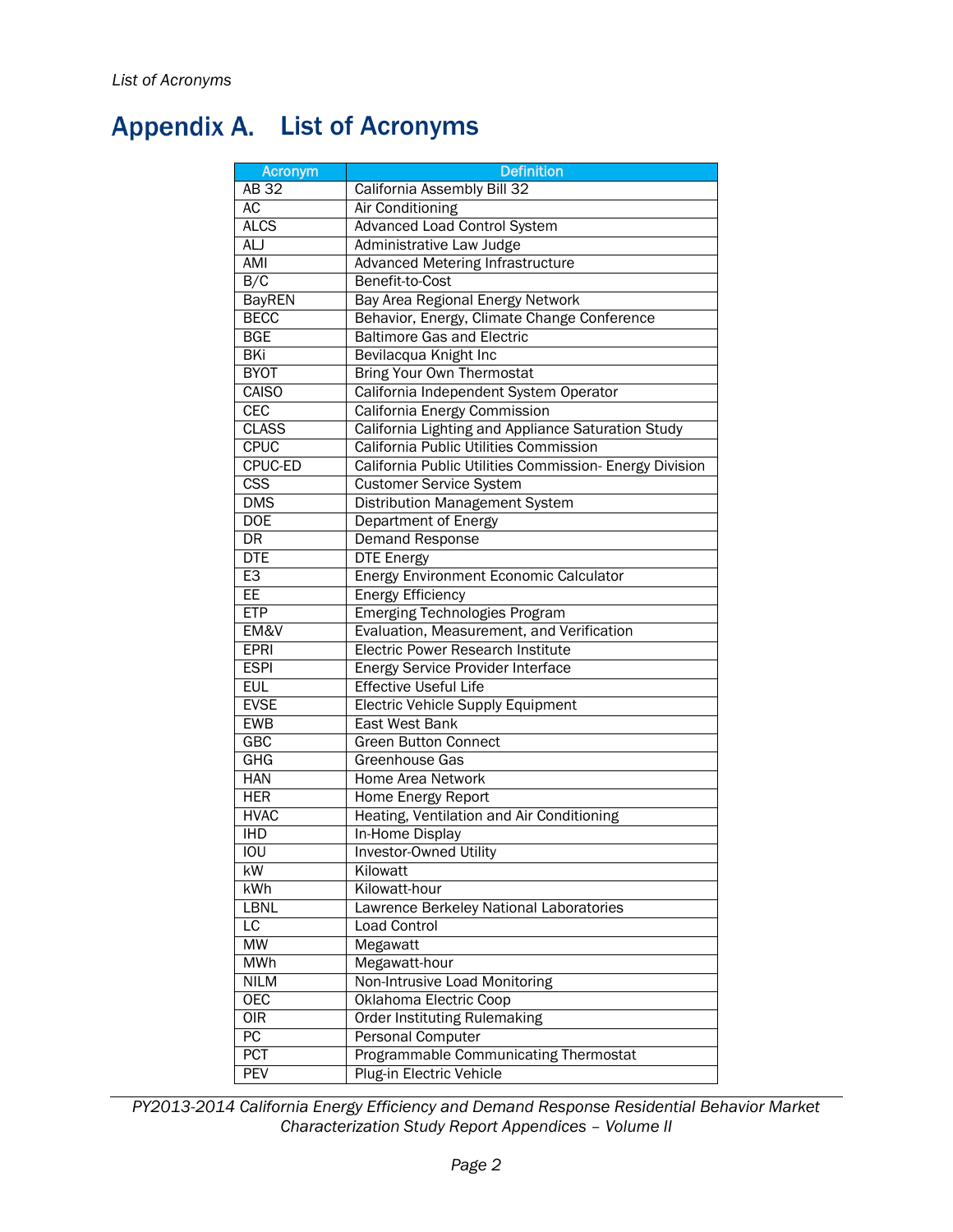### *List of Acronyms*

| <b>Acronym</b> | <b>Definition</b>                     |
|----------------|---------------------------------------|
| PG&E           | Pacific Gas & Electric                |
| <b>PGS</b>     | <b>Potential and Goals Study</b>      |
| <b>PTR</b>     | Peak Time Rebate                      |
| <b>PVRR</b>    | Present Value of Revenue Requirement  |
| REA            | <b>Residential Energy Advisor</b>     |
| <b>REN</b>     | Regional Energy Network               |
| RD&D           | Research, Development & Demonstration |
| <b>SCE</b>     | Southern California Edison            |
| <b>SCG</b>     | Southern California Gas               |
| SDG&E          | San Diego Gas & Electric              |
| <b>SDP</b>     | Summer Discount Plan                  |
| SG             | Smart Grid                            |
| SGDP           | Smart Grid Deployment Plan            |
| <b>SMB</b>     | <b>Small and Medium Business</b>      |
| T&D            | Transmission & Distribution           |
| ΤΟυ            | Time-of-Use                           |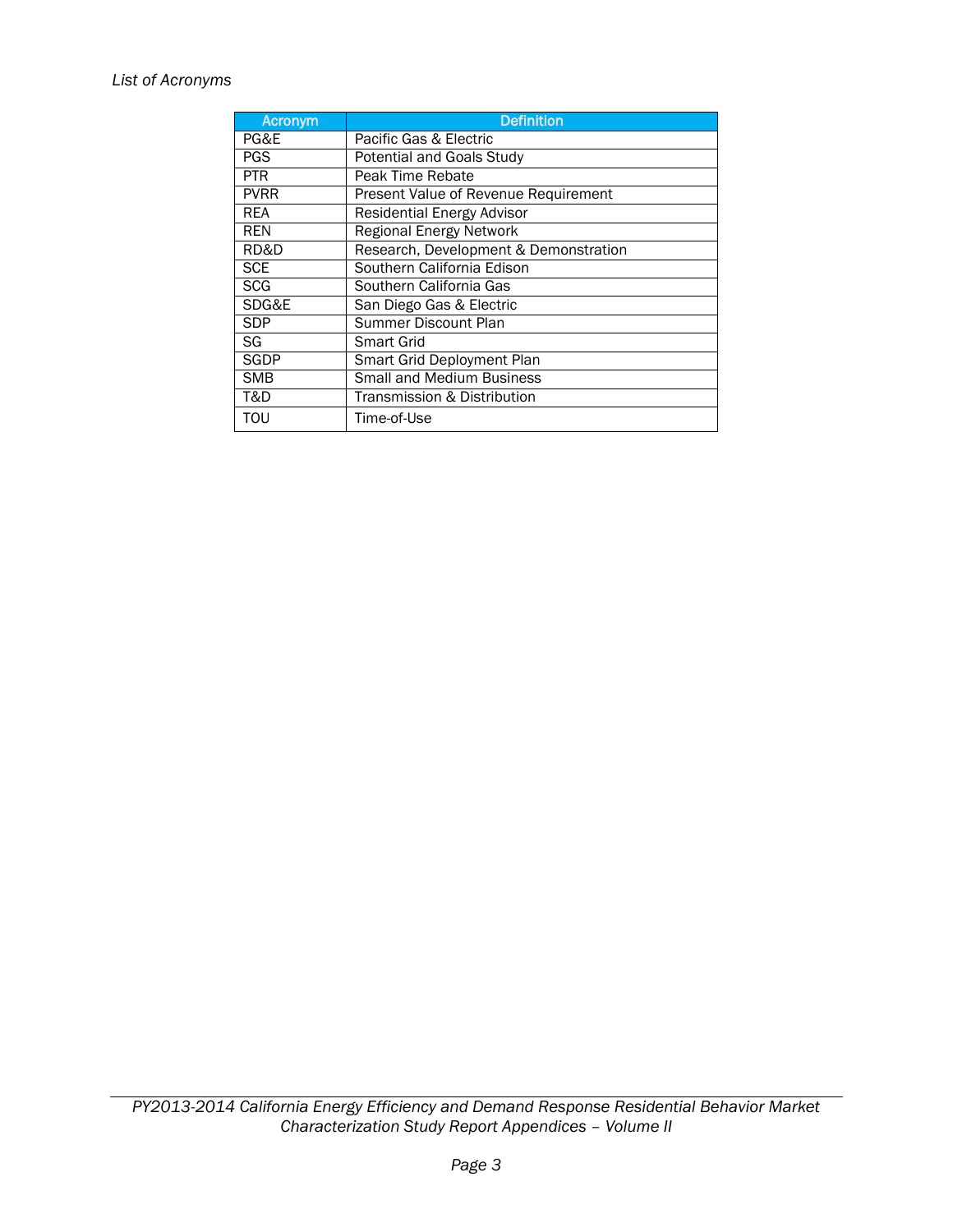## <span id="page-7-0"></span>**Appendix B. Detailed Evaluation Methods**

## Summary of Research Goals

[Table 1](#page-7-1) provides an overview of the research goals and tasks associated with the effort.

<span id="page-7-1"></span>

| <b>Goal</b>                                                                                  |    | <b>Tasks</b>                                                                                                                                                                                                                      | <b>Research Question</b>                                                                                                                                                                                                                                                                                                                                                                                                              |  |
|----------------------------------------------------------------------------------------------|----|-----------------------------------------------------------------------------------------------------------------------------------------------------------------------------------------------------------------------------------|---------------------------------------------------------------------------------------------------------------------------------------------------------------------------------------------------------------------------------------------------------------------------------------------------------------------------------------------------------------------------------------------------------------------------------------|--|
| 1. Document<br><b>Smart Meter</b><br><b>Business Case</b><br>Decisions &<br>Progress To Date | А. | Describe Smart Meter business<br>case Decisions and relevant EE<br>conservation and DR costs and<br>benefit assumptions.                                                                                                          | How many feedback-based EE conservation savings were<br>previously reflected in the EE Potential and Goals Study?<br>How many Smart Meter business cases should be added as<br>future EE residential behavior potential?                                                                                                                                                                                                              |  |
|                                                                                              | В. | Summarize current California IOU,<br>third party (IOU) EE, HAN and DR<br>behavior pilots and describe IOU<br>progress to date implementing<br>Smart Meter Decisions and<br>realizing projected residential EE<br>and DR benefits. | What types of EE, DR, HAN, ETP pilots are operating in<br>California? What are their key elements and results? Are<br>the IOUs on track with Smart Meter implementation and<br>seeing the projected results? Have the anticipated benefits<br>been realized, if not, how much has been?                                                                                                                                               |  |
| 2. Document<br>Market of<br>Residential<br><b>Behavioral</b><br>Programs                     | А. | Augment IOU findings by<br>summarizing current California<br>third party (non-IOUs) and U.S.<br>residential EE, HAN and DR<br>behavior pilots to help identify<br>potential future program options.                               | Across the U.S., what types of EE, DR, HAN, ETP pilots and<br>services are operating? What are their key elements and<br>results? What is the range of demonstrated savings for<br>different behavior program approaches or 3rd party<br>services? Are there similar non-California efforts that could<br>be used to project behavior savings potential in California?<br>What are the barriers and trends in market?                 |  |
| 3. Integrated<br>Analysis &<br>Guidance                                                      | A. | Identify barriers, gaps and<br>opportunities for the known 3rd<br>party and IOU EE/DR behavior<br>pilots                                                                                                                          | Of the IOU existing behavior EE and DR pilots, which of the<br>market and behavior program categories identified in the<br>behavior whitepaper are represented? Is there a<br>prioritization of behaviors to target? If so, which behaviors<br>are most important? Has access for companies to<br>participate in the EE programs improved? Are there program<br>/pilot opportunities based on research of third party/U.S.<br>market? |  |
|                                                                                              | В. | Given above, how might the CPUC<br>structure guidance to optimize<br>EE/DR behavior programs and<br>development of 3rd party market<br>in CA?                                                                                     | Provide guidance that:<br>Maximizes cost effective behavior savings<br>$\bullet$<br>Optimizes opportunities with Smart Meter data<br>$\bullet$<br>Does not re-fund activities or count savings funded<br>$\bullet$<br>already<br>Provides for competition and innovation<br>$\bullet$<br>Adjusts for potential future residential rate increases /<br>$\bullet$<br>growth in behavioral programs                                      |  |

#### Table 1: Overview of Research Goals, Tasks & Approach

## **Summary of Evaluation Methods**

Opinion Dynamics performed six distinct tasks within this study, shown in [Table 2.](#page-8-0)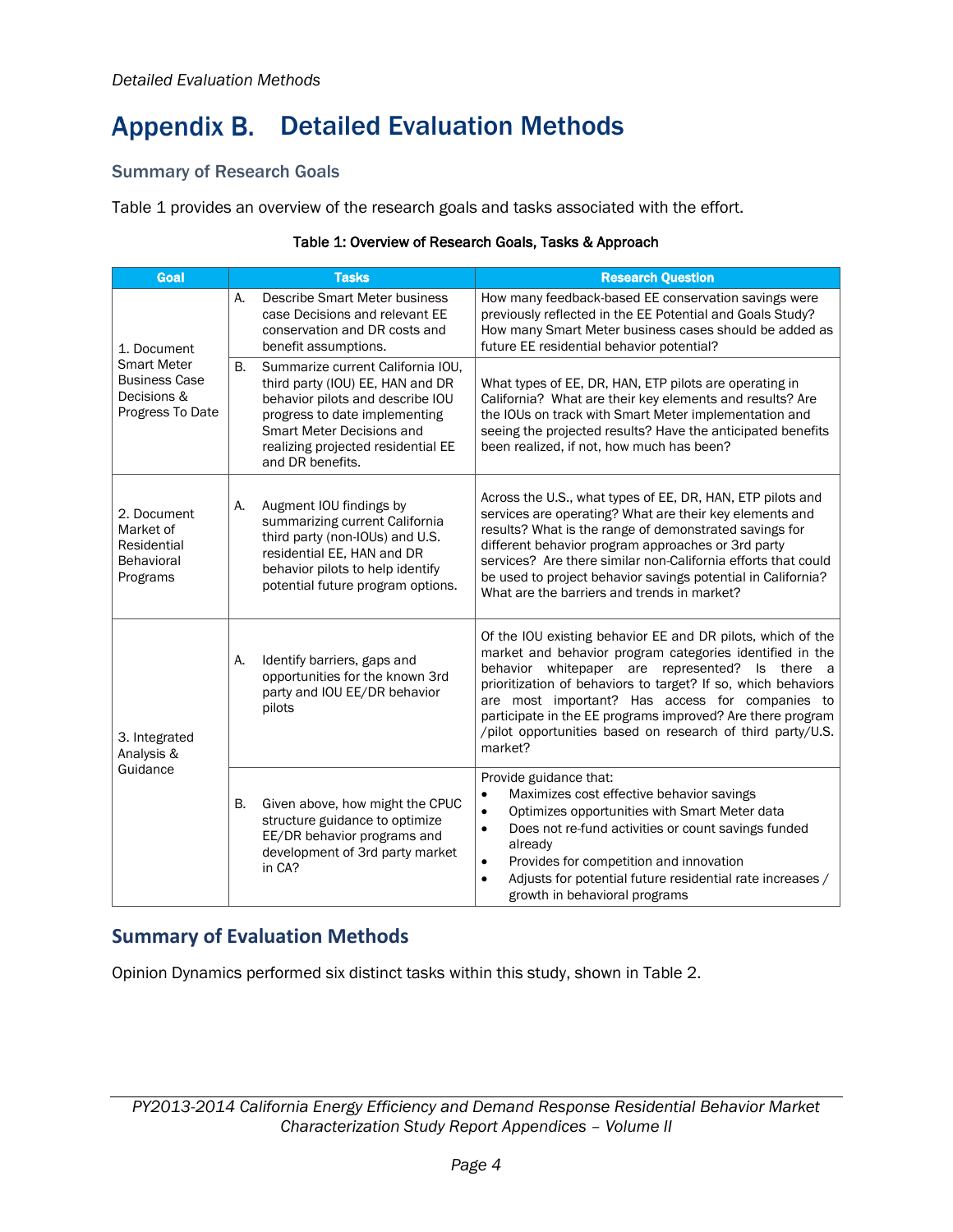#### <span id="page-8-0"></span>Table 2: Energy Efficiency and Demand Response Behavior Market Characterization Evaluation **Tasks**

| <b>Evaluation Task</b>                                                                    | <b>Description</b>                                                                                                                                                                                                                                                                                                                                                                                                                                                                                                                                                      |
|-------------------------------------------------------------------------------------------|-------------------------------------------------------------------------------------------------------------------------------------------------------------------------------------------------------------------------------------------------------------------------------------------------------------------------------------------------------------------------------------------------------------------------------------------------------------------------------------------------------------------------------------------------------------------------|
| Exploratory with IOU<br>and CPUC staff                                                    | Conducted seven interviews with CPUC experts and staff at three California IOUs<br>(Pacific Gas & Electric (PG&E), Southern California Edison (SCE), and San Diego Gas<br>& Electric (SDG&E) to discuss residential behavior efforts offered by the California<br>IOUs, to understand the CPUC/IOUs' perspectives on the performance of residential<br>behavior programs to date, and to highlight potential opportunities for new types of<br>programs in the California residential behavior market. We conducted the interviews<br>in Q3 2014-Q1 2015.               |
| Document Smart<br><b>Meter Business Case</b><br>Decisions                                 | Used secondary research (reviewed 28 documents) and four interviews with CPUC<br>staff to document the AMI projects that have been approved by the CPUC, progress to<br>date, how the IOUs calculate the EE and DR benefits from their AMI projects, and the<br>status of Green Button Connect (GBC). <sup>1</sup> We conducted the secondary data review<br>and interviews in Q3-Q4 2014.                                                                                                                                                                              |
| <b>Summarize Current</b><br>California Residential<br><b>Behavior Feedback</b><br>Efforts | Used secondary research (reviewed more than 100 documents and websites),<br>interviews with seven IOU and CPUC staff, and data requests to IOUs to develop a list<br>of 95 California behavior programs/pilots ("efforts"); used this data to summarize<br>IOU progress to date. We conducted the secondary data review and interviews in Q4<br>2014-01 2015.                                                                                                                                                                                                           |
| <b>Summarize Utility</b><br><b>Behavior Efforts</b><br>Outside of California              | Used secondary research (reviewed 53 documents) to compile a list of 38 residential<br>behavior feedback efforts in other parts of North America; used to understand the<br>market outside of California and to identify potential gaps in California's IOU program<br>offerings. We conducted the secondary data review in Q1 2015.                                                                                                                                                                                                                                    |
| Vendor Interviews                                                                         | Developed a list of 38 companies and organizations ("vendors") other than IOUs that<br>offer services or technologies in California that use the behavior interventions we<br>explored in this study; includes vendors that are affiliated or not affiliated with the<br>California IOUs; conducted interviews with 16 vendors to better understand their<br>products/services, barriers to participating in the California behavior market, and<br>potential interventions from the CPUC or IOUs. We conducted the secondary data<br>review and interviews in Q1 2015. |
| <b>Subject Matter Expert</b><br>Interviews                                                | Conducted in-depth interviews with five experts in behavior energy efficiency to<br>support our analysis of market trends and to assist in our identification of<br>comparable efforts outside of California. We conducted the interviews in Q1 2015.                                                                                                                                                                                                                                                                                                                   |

<span id="page-8-1"></span>We provide detailed descriptions of our approach below.

 $\overline{a}$ 

## Exploratory Depth Interviews with IOU and CPUC Staff

Between July and September 2014, the Team conducted three depth interviews with staff at the IOUs (one each for PG&E, SCE and SDG&E) and two interviews with four staff at the CPUC. The purpose of these interviews were three-fold:

1) Confirm that our current list of residential behavioral programs and pilots offered by the California IOUs is complete; if not, identify which are missing

 $^{\rm 1}$  GBC is an offshoot of the GB initiative that provides utility customers the ability to automate the secure transfer of their energy usage data to an authorized third party.

*PY2013-2014 California Energy Efficiency and Demand Response Residential Behavior Market Characterization Study Report Appendices – Volume II*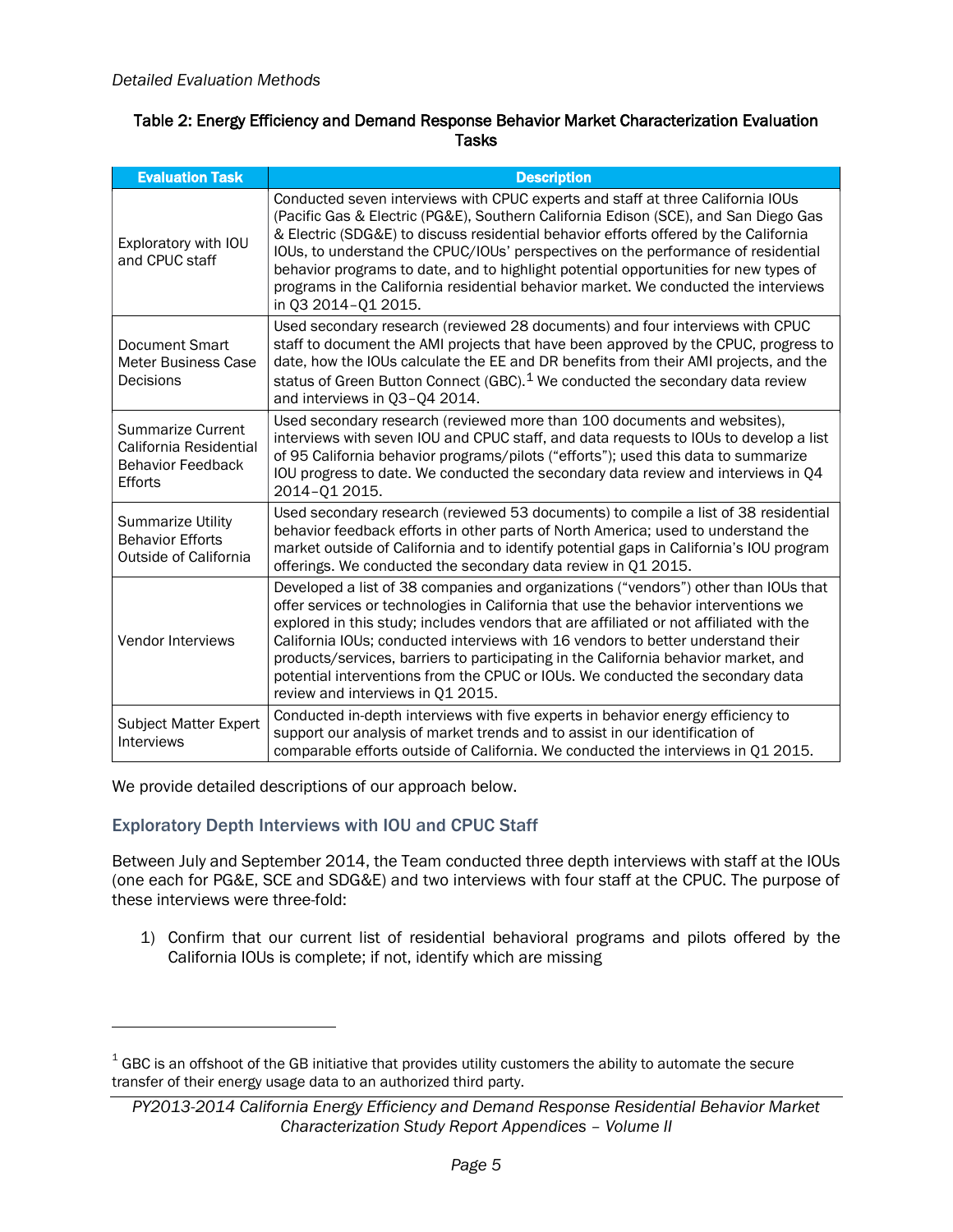- 2) Discuss smart meter project progress to date, smart meter energy efficiency/demand response (EE/DR) benefits calculations, and how these savings relate to the CA Energy Efficiency Potentials and Goals Study (PGS)
- 3) Discover additional secondary resources that can be leveraged for Objective 1 tasks and identify contacts at each of the IOUs regarding residential behavioral programs and pilots.

### Document Smart Meter Business Case Decisions

The Team conducted secondary research and leveraged information from the exploratory depth interviews with the CPUC (please refer to [0](#page-8-1) above) to document the IOU Smart Meter/Advanced Metering Infrastructure (AMI) projects have been approved by the CPUC. Specifically, this research task sought to address the following research questions:

- What IOU AMI projects have been approved by the CPUC? What were their funding amounts and what were the projected costs and benefits of the projects? Is there any overlap between energy efficiency (EE) funding and AMI funding?
- How do the IOUs calculate the EE and DR benefits from their AMI projects? What assumptions are used? In what ways are they consistent or different across the IOUS? How does the AMI methodology compare to methods for estimating benefits from EE pilots?
- What is the status of Green Button Connect?
- Do the projected EE savings for AMI projects contribute to the current EE savings goals set forth in the Energy Efficiency Potential and Goals Study?<sup>2</sup> Should the projected savings be considered as separate or alternative savings goals?

To answer these questions, we reviewed a number of CPUC proceedings, business case studies, annual reports and other documentation. For a full listing of the documentation we reviewed for this effort, please refer to the Smart Grid Decision Review Memo embedded in Volume II, Appendix F.

### Summarize Current California IOU EE, HAN and DR Behavior Pilots

The Team used secondary research, the exploratory interviews with IOU and CPUC staff (please refer to [0](#page-8-1) above), and a data request to the IOUs to develop a listing of California behavioral pilots and programs in California. The final count of programs was limited to those offerings that fall into the scope of the study, and to those that occurred in 2013.

Our final list includes 95 unique offerings in California: 86 from the IOUs, nine from select municipal utilities, and one from the Bay Area Regional Energy Network (BayREN). We opted to include a selection of ratepayer funded offerings, as well as municipal offerings, for the purposes of providing a more thorough picture of offerings available to California residential customers through their utilities. We also opted to include the BayREN, as it is a CPUC-funded program administrator (though technically independent of the IOUs). For each of these offerings we collected, where available, a description of the pilot, 2013 participation, budget, expenditures and savings data, and other program performance and descriptive information. Using this data, we categorized the offerings both in terms of program

<sup>2</sup> Navigant Consulting, Inc. November 2013. 2013 California Energy Efficiency Potential and Goals Study.

*PY2013-2014 California Energy Efficiency and Demand Response Residential Behavior Market Characterization Study Report Appendices – Volume II*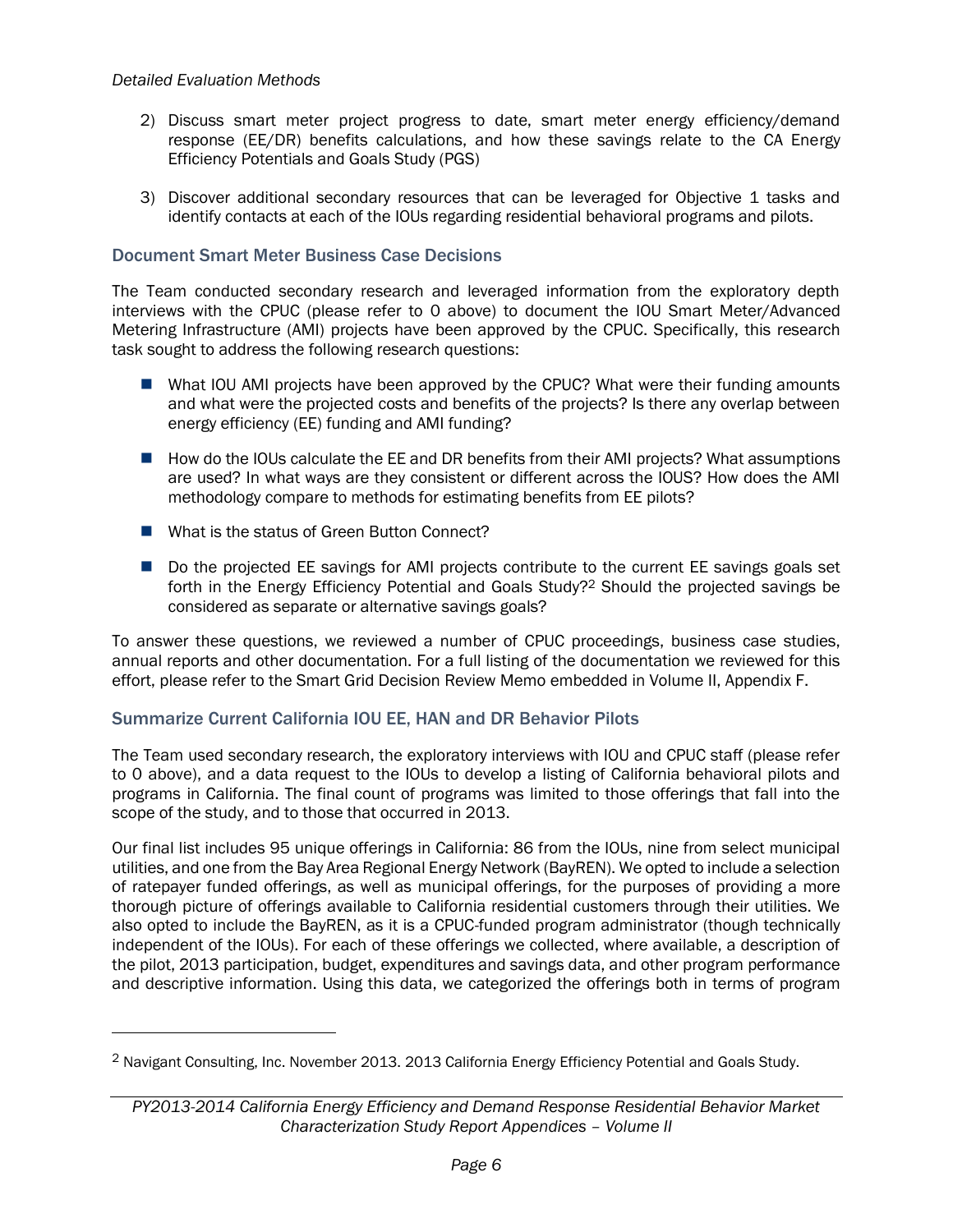#### *Detailed Evaluation Methods*

type (i.e., HAN, Home Energy Reports, Green Button) as well as behavioral interventions developed in the IOU-commissioned white paper "Paving the Way for a Richer Mix of Residential Behavioral Programs".<sup>3</sup>

#### Summarize IOU EE, HAN and DR Behavior Pilots Outside of California

The Team performed a review of residential behavioral feedback programs and plots throughout North America, to summarize market trends outside of California and identify potential gaps in what California's IOUs offer. Through secondary research, the Team identified 38 efforts that fell within the scope of our study, and served as a comparison for California's IOU behavioral programs. Our list captures a snapshot of the types of residential feedback programs offered in North America, and does not provide a representative sample of the entire residential feedback market.

Our research was informed by interviews with subject matter experts, described in detail in section [0](#page-11-1) below, and through our initial review of the programs offered by the California IOUs. The Team compiled our final list of programs primarily by searching through past evaluation reports, other studies that have been conducted in this space, and other resources that highlight the different types of residential feedback programs that utilities have deployed. Our team's secondary research focused on finding efforts comparable in scale to those offered by California's IOUs, and with adequate information to make comparisons across program type and intervention strategy. Additionally, this review focused on the most recent efforts available, in an effort to capture what is happening at the forefront of residential behavioral demand-side programing.

#### Vendor Interviews

Through secondary research, we developed a list of 38 offerings by companies and organizations that provide technologies or services that fall within the scope of this study. After developing this list, we conducted interviews from November 2014 through January with 16 vendors. The purpose of these interviews was to understand their products/services, barriers to participating in the CA behavioral market, and potential interventions from the CPUC or IOUs that could help vendors participate in the California market. While we used a census approach for this effort, attempting to reach out to all vendors in our sample, we prioritized certain categories of vendors. [Table 3](#page-10-0) below presents our goals and number of completes by these categories for this effort.

<span id="page-10-0"></span>

| <b>Vendor</b>                                               | <b>Target</b><br><b>Number of</b><br><b>Completes</b> | <b>Number of</b><br><b>Interviews</b><br>Completed* | <b>Fielding</b><br><b>Approach</b> |
|-------------------------------------------------------------|-------------------------------------------------------|-----------------------------------------------------|------------------------------------|
| Affiliated with IOU residential behavioral feedback program | $6 - 10$                                              | 5                                                   |                                    |
| Offers applications for Green Button Connect                | $4-6$                                                 | 8                                                   |                                    |
| Offers gaming services                                      | $2 - 4$                                               |                                                     | Census<br>Attempt                  |
| Other non-IOU-affiliated vendors                            | No goal                                               | 6                                                   |                                    |
| <b>Total</b>                                                | $12 - 15$                                             | 16                                                  |                                    |
| *Vendors may belong to multiple categories                  |                                                       |                                                     |                                    |

#### Table 3: Characteristics Vendor Interviews

<sup>3</sup> P. Ignelzi, et al. May 2013. "Paving the Way for a Richer Mix of Residential Behavior Programs". CALMAC ID: SCE0334.01

*PY2013-2014 California Energy Efficiency and Demand Response Residential Behavior Market Characterization Study Report Appendices – Volume II*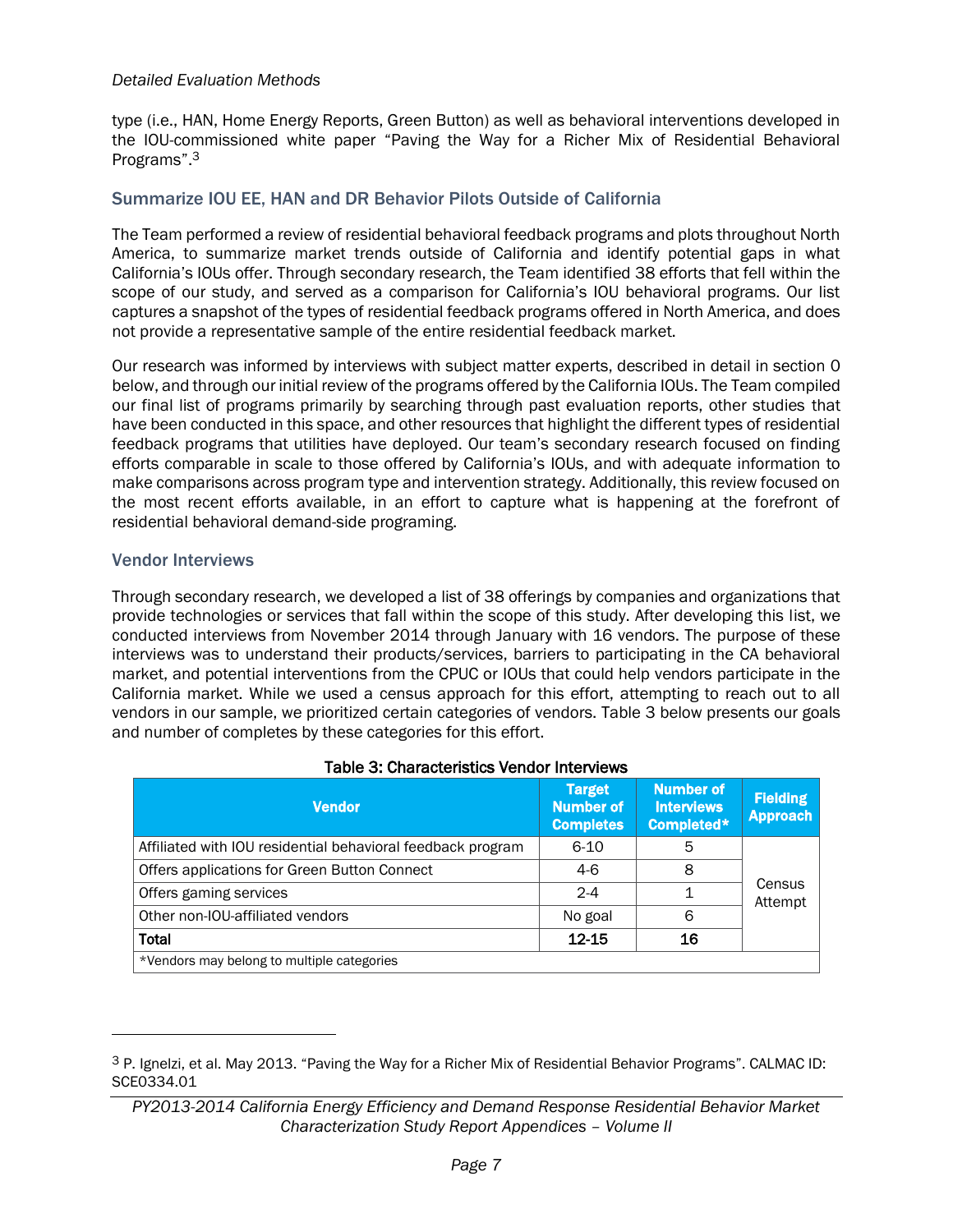## <span id="page-11-1"></span>Subject Matter Expert Interviews

In addition to a review of secondary sources, compiling our list of residential feedback programs outside of California was informed by in-depth interviews with experts in the field. The four experts interviewed interact with behavioral energy efficiency and demand response programs in a variety of ways; coming from national laboratories, research institutes, third-party implementers, and industry groups. Our team sought out this group given their expertise and range of unique perspectives on the direction of the residential feedback market. Our discussions with these experts assisted our team in identifying programs for comparison with California's IOU offerings. These interviews also aided our team in focusing our search on specific types of programs.

## **Data Cleaning and Assumptions**

In [Table 4](#page-11-0) below, we describe our approach to developing the database of residential behavioral feedback programs that we have provided as a supplement to this study. Where applicable, we list the assumptions made to develop the variables included in that database.

<span id="page-11-0"></span>

| <b>Variable</b>          | <b>Description of Cleaning and Assumption</b>                                                                                                                                                                                                                                                                                                                                                                                                                                                                                                                                                                                                                                                               |  |  |
|--------------------------|-------------------------------------------------------------------------------------------------------------------------------------------------------------------------------------------------------------------------------------------------------------------------------------------------------------------------------------------------------------------------------------------------------------------------------------------------------------------------------------------------------------------------------------------------------------------------------------------------------------------------------------------------------------------------------------------------------------|--|--|
| <b>ODCID</b>             | ID unique to each row captured in the database created by Opinion Dynamics                                                                                                                                                                                                                                                                                                                                                                                                                                                                                                                                                                                                                                  |  |  |
| Program ID               | ID that is specific to each overarching program (where applicable) created by Opinion<br>Dynamics. This ID is not unique in cases where we have separated different offerings for<br>a single pilot or program. For example, we identified several sub-activities of PG&E's<br>Residential Energy Advisor Program. All sub-activities have the same Program ID, but<br>unique ODCIDs.                                                                                                                                                                                                                                                                                                                       |  |  |
| <b>IOU ID</b>            | Where applicable, program identifier created by CA IOUs                                                                                                                                                                                                                                                                                                                                                                                                                                                                                                                                                                                                                                                     |  |  |
| AMI Enabled (Y/N)        | A "Y" means program documentation explicitly mentioned that the program was made<br>possible through the installation of a smart meter or leverages smart meter data.                                                                                                                                                                                                                                                                                                                                                                                                                                                                                                                                       |  |  |
| <b>Funding Source</b>    | Combination of funding information from Smart Grid Annual reports and other sources.<br>Entries for projects within the Smart grid Annual Reports typically identified the funding<br>source. When information was found on EE stats website, it was considered EE funding.<br>When program was found in DR monthly reports it was considered DR funded. Programs<br>with an ETP ID, found in the ETP database, were considered funded through ETP. Non-<br>IOU funded programs are either municipal programs or REN. For programs marked as<br>funding source "other," we were either unable to find funding source information or we<br>found less common funding sources (i.e. GRC or shareholder funds) |  |  |
| Program<br>Administrator | This refers to either the IOU, the municipal utility, or other entity responsible for the<br>program's design and administration, not necessarily its implementation.                                                                                                                                                                                                                                                                                                                                                                                                                                                                                                                                       |  |  |
| <b>Program Name</b>      | This is the program name as defined by the administrator, and is not always the customer<br>facing name.                                                                                                                                                                                                                                                                                                                                                                                                                                                                                                                                                                                                    |  |  |
| Description              | Descriptions were generally taken verbatim from PIP, DR funding decisions, the ETP<br>database, Smart Grid Annual Reports, or another secondary source. In some cases,<br>Opinion Dynamics paraphrased to include relevant and important information about the<br>specific program.                                                                                                                                                                                                                                                                                                                                                                                                                         |  |  |
| Implementer              | This generally refers to the organization responsible for delivering service. Where blank,<br>the implementer is the program administrator.                                                                                                                                                                                                                                                                                                                                                                                                                                                                                                                                                                 |  |  |
| <b>Case Study</b>        | Indicates if the program is referred to in the report in the case study section.                                                                                                                                                                                                                                                                                                                                                                                                                                                                                                                                                                                                                            |  |  |
| Pilot?                   | Similar to AMI enabled, if there was explicit evidence in the source that it was a pilot<br>program it is marked as "Y".                                                                                                                                                                                                                                                                                                                                                                                                                                                                                                                                                                                    |  |  |

### Table 4: Data Cleaning and Assumptions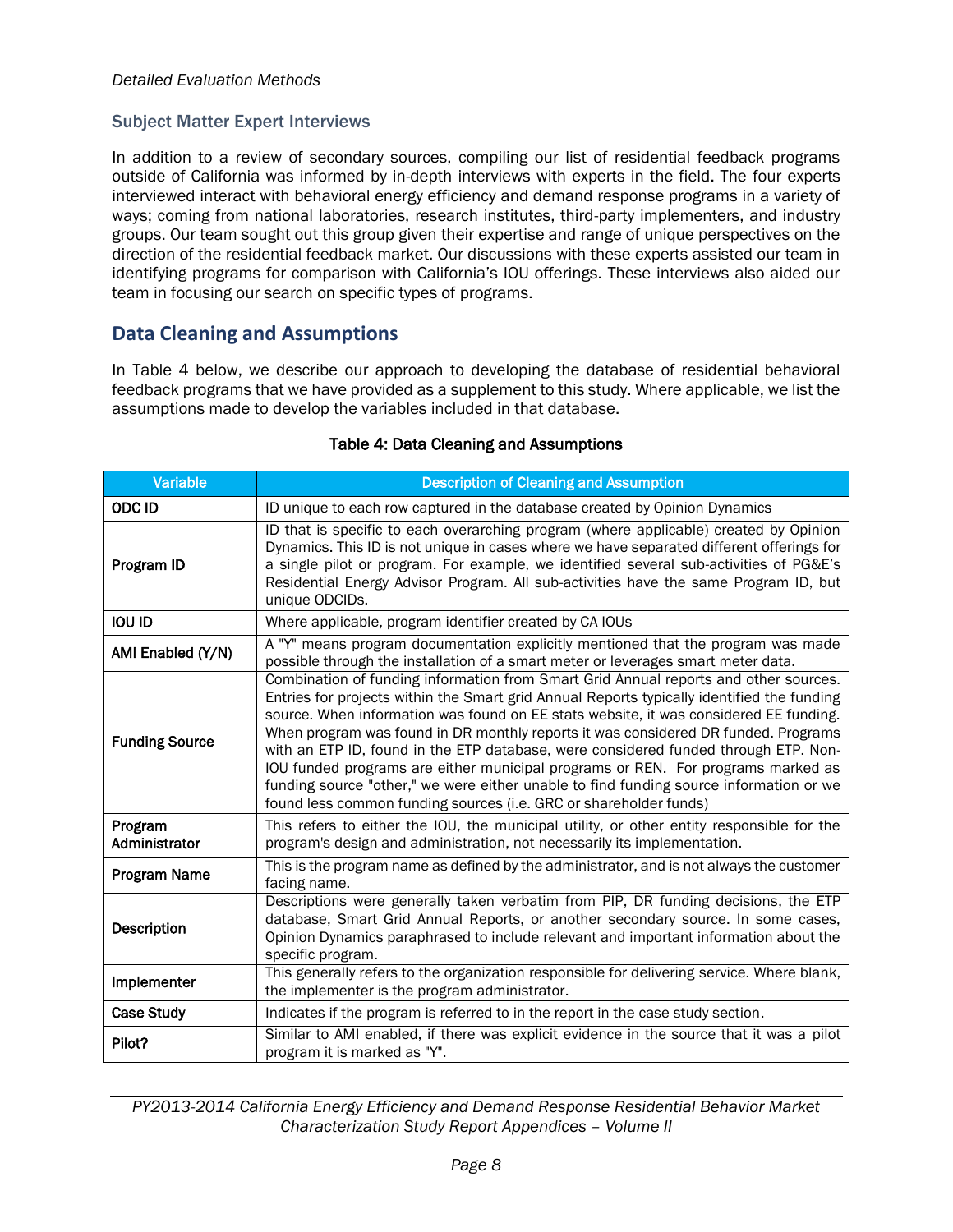#### *Detailed Evaluation Methods*

| <b>Variable</b>                               | <b>Description of Cleaning and Assumption</b>                                                                                                                                                                                                                                                                                                                                                                                                                                                                                                                                                                                                                                                                                                                                                                                                                                                                                                                                         |
|-----------------------------------------------|---------------------------------------------------------------------------------------------------------------------------------------------------------------------------------------------------------------------------------------------------------------------------------------------------------------------------------------------------------------------------------------------------------------------------------------------------------------------------------------------------------------------------------------------------------------------------------------------------------------------------------------------------------------------------------------------------------------------------------------------------------------------------------------------------------------------------------------------------------------------------------------------------------------------------------------------------------------------------------------|
| <b>Savings Reported as</b><br><b>DR</b>       | This variable notes when energy impact information is reported as a percent of<br>consumption reduced over a specific period of time (i.e. use reduced over a peak period)                                                                                                                                                                                                                                                                                                                                                                                                                                                                                                                                                                                                                                                                                                                                                                                                            |
| Program Year                                  | The year to which the information captured in this sheet refers                                                                                                                                                                                                                                                                                                                                                                                                                                                                                                                                                                                                                                                                                                                                                                                                                                                                                                                       |
| <b>Beginning Year</b>                         | The year of the offering's inception                                                                                                                                                                                                                                                                                                                                                                                                                                                                                                                                                                                                                                                                                                                                                                                                                                                                                                                                                  |
| Opt-In/Opt-Out<br>Model                       | We made our best estimate based on offering design/materials reviewed. In some cases<br>we looked at website enrollment information to determine whether customers were<br>required to sign-up (suggesting the offering was opt-in). If the materials we reviewed did<br>not make it explicitly clear that an offering was opt-out, we assumed it was opt-in. In some<br>cases, such as research studies, this categorization is not applicable (marked as "n/a").                                                                                                                                                                                                                                                                                                                                                                                                                                                                                                                    |
| <b>Impact Data</b>                            | Impact information was pulled from a variety of sources--such as, evaluation reports,<br>annual reports, monthly reports, IOU data requests, case studies, websites, and third-<br>party studies of specific types of behavioral programs. Information was reported in a<br>variety of forms and our team reported information as it was presented. As such, columns<br>were added throughout the project to capture all of the different ways that impacts were<br>reported. Information listed as "part of" meant that data was rolled up in another<br>overarching program and our team was unable to separate by individual activity. When<br>information is listed as "not tracked" it was not explicitly collected and reported in the<br>sources referenced. Information listed as "n/a" typically meant that a certain field was<br>not relevant to that program, and information listed as "not found" was not available in<br>any of the sources referenced for this review |
| Program Type and<br><b>Technology Offered</b> | We based these variables on secondary information and made reasonable assumptions,<br>when appropriate, about the nature of the program and our staff's knowledge of<br>residential behavior feedback programs. Where a certain technology or other type of<br>offering was explicitly mentioned in the secondary literature, it was flagged as such.                                                                                                                                                                                                                                                                                                                                                                                                                                                                                                                                                                                                                                 |
| Intervention<br><b>Strategies</b>             | Similar to the program type and technology offered category, we leveraged secondary<br>literature and in-house knowledge on feedback-based intervention strategies to make<br>reasonable assumptions about which strategies were leveraged by each program. In<br>addition, our team referenced the program-specific sources, such as PIPs, to inform our<br>understanding of which intervention strategies were employed. See Appendix E for a<br>complete list of secondary sources                                                                                                                                                                                                                                                                                                                                                                                                                                                                                                 |

## **Definitions of Product Offerings**

We categorized each of the 95 California efforts according to the type of product or information they offer. [Table 5](#page-12-0) provides a definition for each product offering.

### Table 5: Overview of Product Offerings

<span id="page-12-0"></span>

| <b>Product</b><br><b>Offering</b> | <b>Definition</b>                                                                                                                                                                                                                                                                    | <b>Examples</b>                              |
|-----------------------------------|--------------------------------------------------------------------------------------------------------------------------------------------------------------------------------------------------------------------------------------------------------------------------------------|----------------------------------------------|
| DR                                | Demand Response; attempts to shift customers' usage away<br>from peak hours and days, in some cases, by providing<br>different rates for higher and lower-use periods; also includes<br>signaling to in-home devices (such as thermostats and IHDs)<br>during demand response events | SCE Peak Time Rebate (aka<br>Save Power Day) |
| HAN                               | Pilots or studies exploring technologies that offer connectivity<br>to other energy-using appliances in the home; includes<br>automation                                                                                                                                             | <b>PG&amp;E HAN Enablement</b><br>Program    |
| Prepay                            | Opt-in programs that allow participants to pay for their energy<br>before they use it; typically paired with a web-platform, or                                                                                                                                                      | <b>DTE SmartCurrents</b>                     |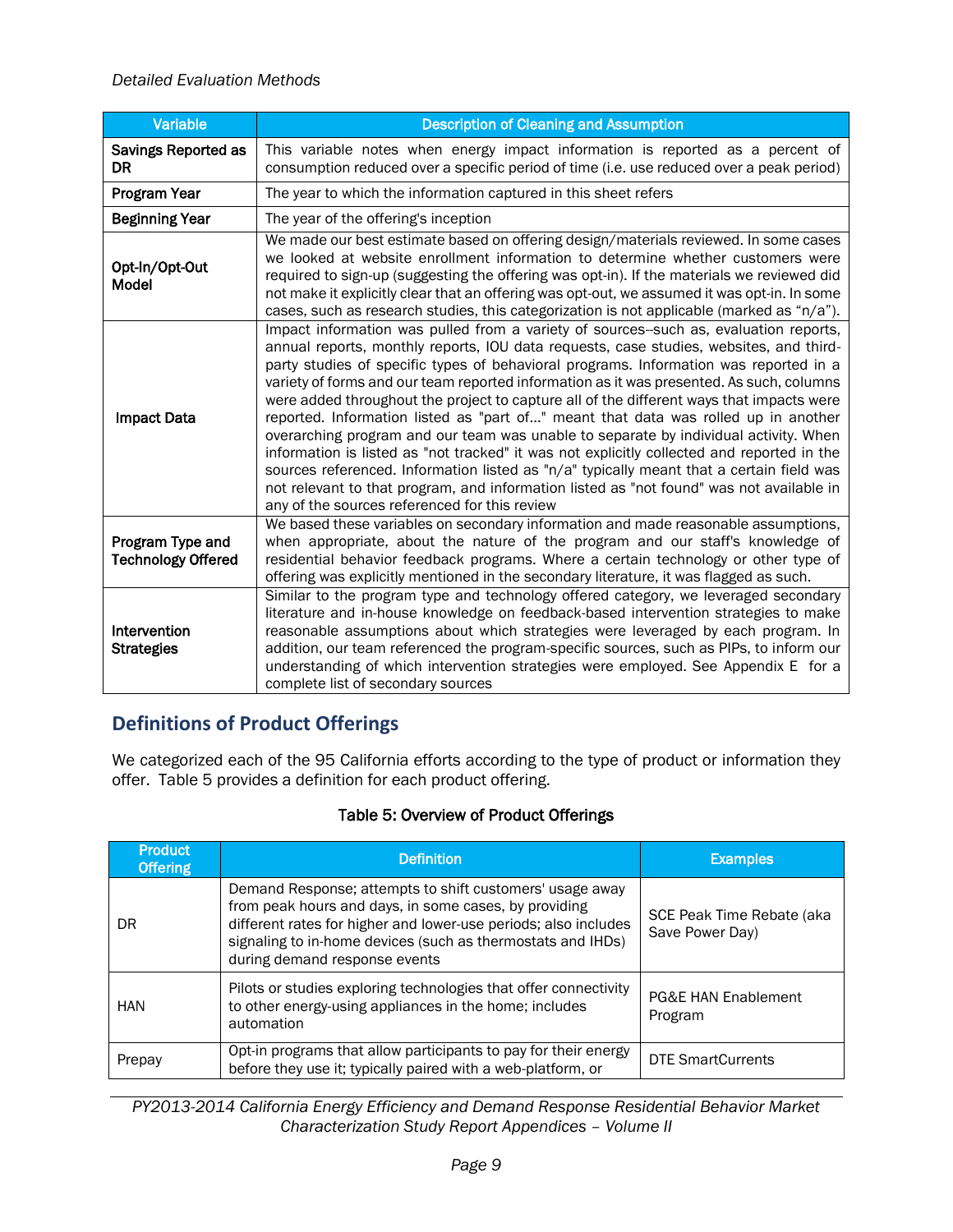#### *Detailed Evaluation Methods*

| <b>Product</b><br><b>Offering</b>      | <b>Definition</b>                                                                                                                                           | <b>Examples</b>                                                            |
|----------------------------------------|-------------------------------------------------------------------------------------------------------------------------------------------------------------|----------------------------------------------------------------------------|
|                                        | other feedback device, that allows customers to track their<br>energy use                                                                                   |                                                                            |
| In-home<br>display                     | Displays that provide customers with information on energy<br>use or cost; some IHDs also provide tips and other<br>messaging                               | SDG&E Reduce Your Use<br><b>IHD Pilot</b>                                  |
| <b>Green Button</b>                    | Refers to each IOUs Green Button/Green Button Connect roll-<br>out efforts; also refers to any offerings that include<br>technologies that use GBC          | <b>SDG&amp;E Green Button</b><br>Connect My Data                           |
| Reports                                | Provide home energy report (electronic or paper) with peer<br>comparisons                                                                                   | PG&E Home Energy Reports                                                   |
| Game-Based                             | Provides feedback via computer or mobile phone games; that<br>incorporate competitions or challenges designed to reduce<br>participants' energy consumption | <b>SCE Game Based Energy</b><br><b>Efficiency Programs</b>                 |
| Thermostat                             | Programs, pilots, or studies exploring PCTs or smart<br>thermostats                                                                                         | <b>SCG Advanced Thermostat</b><br>Scaled Field Testing with<br><b>EPRI</b> |
| Analysis/<br>Self-Audit<br>Tool/Survey | A web or mobile tool for analyzing energy use and providing<br>feedback or energy savings tips                                                              | SCE Home Energy Advisor<br>(Universal Audit Tools)                         |
| Electric<br><b>Vehicles</b>            | Projects that support sub-metering and time-of-use rates for<br>electric vehicle charging                                                                   | Statewide Plug-in Electric<br>Vehicle Submetering Pilot                    |
| Alerts                                 | Send messaging to customers that alerts them of peak<br>periods, DR events, or if they are approaching a billing tier.                                      | PG&E Energy Alerts                                                         |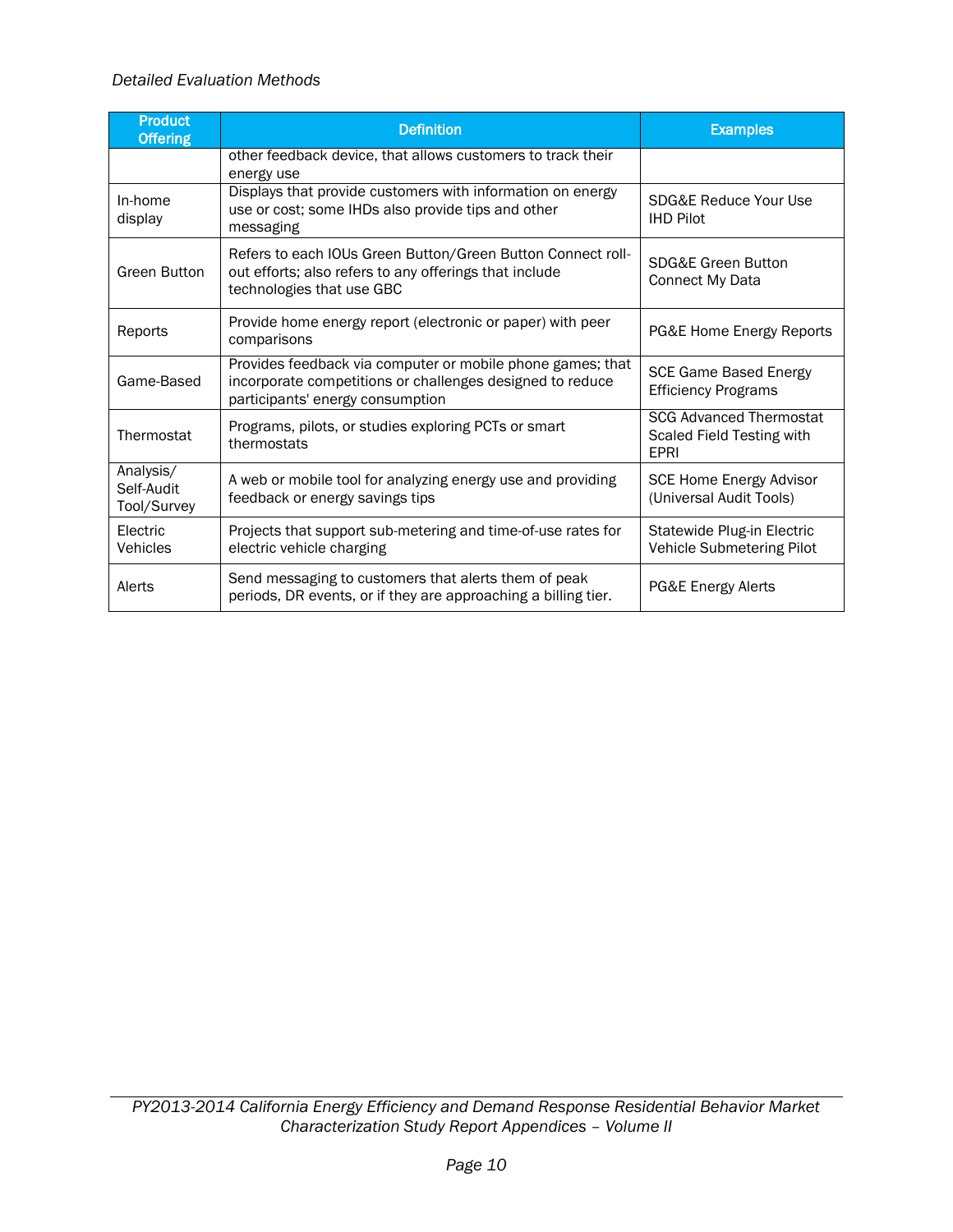## <span id="page-14-0"></span>Appendix C. Research Questions

In this appendix , we provide answers to the study research questions, or refer to the relevant sections of Volume I of the report.

### *Goal 1a: Document Smart Meter Business Case Decisions Progress to Date*  What IOU Smart Meter/AMI projects have been approved by the CPUC? Please refer to Volume I, Chapter 3: Background on Building a Smart Grid and Using It to Provide Customer Feedback What were their funding amounts and what were the projected costs and benefits of the projects? Please refer to Volume I, Chapter 3: Background on Building a Smart Grid and Using It to Provide Customer Feedback. Is there any overlap between EE funding and Smart Meter/AMI funding? Please refer to the Smart Grid Decision Review Memo embedded in Volume II, Appendix F How do the IOUs calculate the EE and DR benefits from their Smart Meter/AMI projects? What assumptions are used? Please refer to the Smart Grid Decision Review Memo embedded in Volume II, Appendix F In what ways are they consistent or different across the IOUS? Please refer to the Smart Grid Decision Review Memo embedded in Volume II, Appendix F How does the Smart Meter/AMI methodology compare to methods for estimating benefits from energy efficiency pilots? Please refer to the Smart Grid Decision Review Memo embedded in Volume II, Appendix F Do the projected EE savings contribute to the current EE savings goals set forth in the Energy Efficiency Potential and Goals Study? Please refer to Volume I, Chapter 3.3: Realizing Engagement Benefits Should the projected savings be considered as separate or alternative savings goals? Please refer to Volume I, Chapter 3.3: Realizing Engagement Benefits What is the status of Green Button Connect? Please refer to the Smart Grid Decision Review Memo embedded in Volume II, Appendix F Are the IOUs on track with Smart Meter implementation and seeing the projected results? Overall, our team found it difficult to determine how the residential feedback efforts are contributing to California's EE, DR, and GHG reductions goals. This was primarily due to a paucity of data that limited our ability to draw conclusions about the relative benefits and costs of these efforts. What progress have the IOUs made in implementing these Smart Meter/AMI projects? While our review is not comprehensive due to the data limitations mentioned above, please refer to Volume I, Chapter 3.3: Realizing Engagement Benefits Have the anticipated benefits (energy savings, reduced costs, etc.) for 2013-14 been realized, if not how much has been? Overall, our team found it difficult to determine how the residential feedback efforts are contributing to California's EE, DR, and GHG reductions goals. This was primarily due to a paucity of data that limited our ability to draw conclusions about the relative benefits and costs of these efforts. Have there been labor/operational cost savings from remote disconnection of meters and eliminating meter reader positions?

We did not answer this research question at the direction of the CPUC.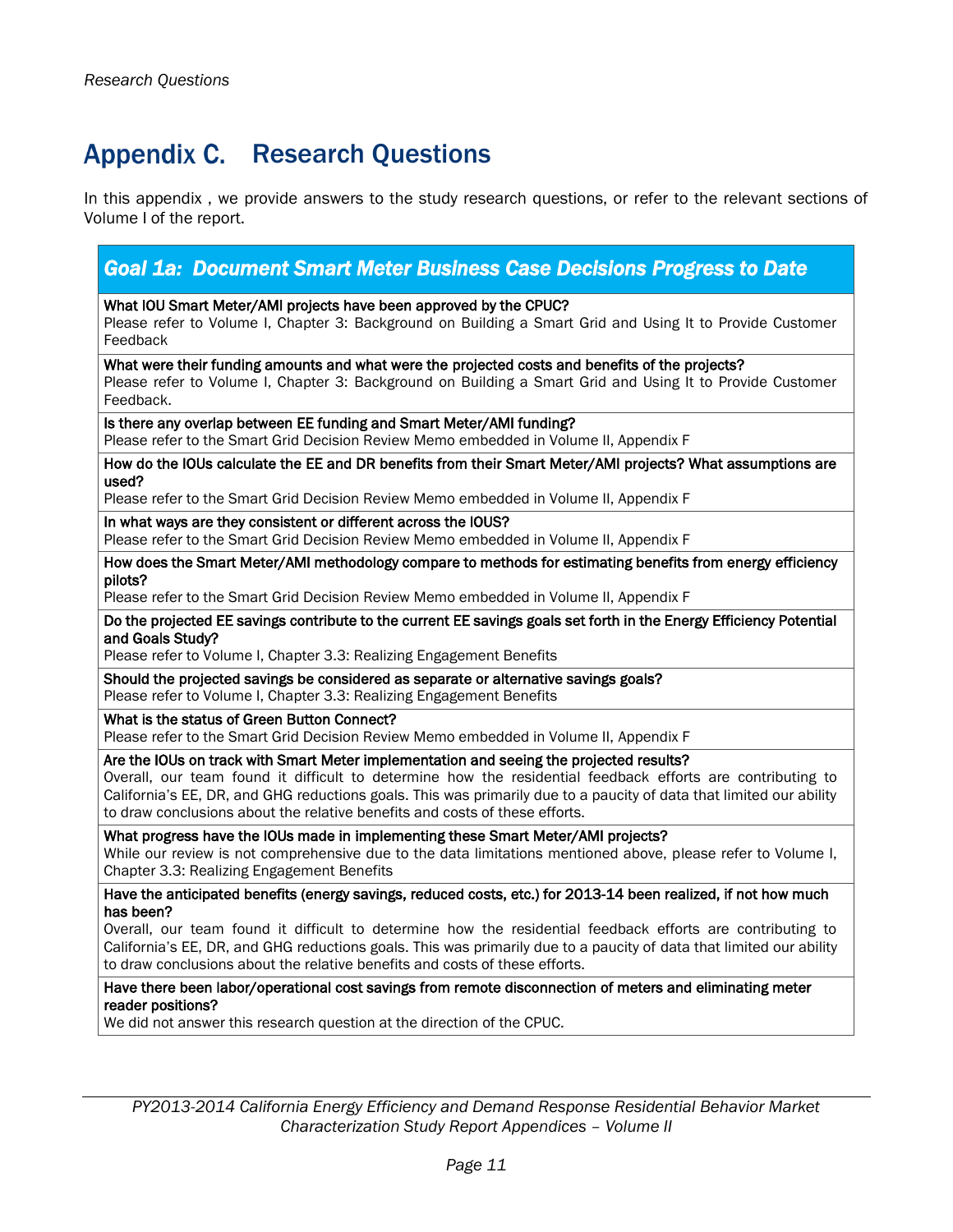## *Goal 1b: Document IOU Offering Progress To-Date*

#### What IOU EE, DR, HAN, and Emerging Technology Program (ETP) behavioral pilots exist in the California residential market?

Please refer to Volume I, Chapter 4: California Residential Behavior Feedback Efforts. Please also refer to our Behavioral Master List embedded in Volume II, Appendix F.

Who implements them (i.e. vendors) and what types of services do these pilots offer?

Please refer to Volume I, Chapter 4: California Residential Behavior Feedback Efforts. Please also refer to our Behavioral Master List embedded in Volume II, Appendix F.

How are these pilots marketed to raise customer awareness of behavioral pilots?

We were unable to determine how these pilots were marketed due to limited data available.

#### What intervention strategies are used by these programs/pilots?

Please refer to Volume I, Chapter 4: California Residential Behavior Feedback Efforts. Please also refer to our Behavioral Master List embedded in Volume II, Appendix F.

#### How are the IOU Behavioral Pilots performing to date?

Please refer to Volume I, Chapter 4: California Residential Behavior Feedback Efforts. Please also refer to our Behavioral Master List embedded in Volume II, Appendix F.

## *Goal 2: Characterize the Market of Residential Behavioral Programs Beyond the IOU Programs*

What third party (non-IOU) EE, DR, HAN, ET, and Smart Appliances behavioral pilots/programs ("Third Party Behavioral Programs") exist in the California residential market?

Please refer to Volume I, Chapter 7: Fostering a Competitive Marketplace. Please also refer to our list of vendors reviewed in Volume II, Appendix E.

Who implements them (i.e. vendors) and what types of services do these programs offer? Please refer to Volume I, Chapter 7: Fostering a Competitive Marketplace.

Do vendors of these programs also participate in IOU Behavioral Pilots?

Please refer to Volume I, Chapter 7: Fostering a Competitive Marketplace.

How are the IOU Third Party Programs performing to date?

Please refer to Volume I, Chapter 7: Fostering a Competitive Marketplace.

Are there similar non-California pilots/programs that could be used to project behavior savings potential in California?

Please refer to Volume I, Chapter 6: National Residential Behavior Feedback Efforts

From the viewpoint of third-party implementers, what are the barriers and trends in the residential behavioral program market?

Please refer to Volume I, Chapter 7: Fostering a Competitive Marketplace.

## *Goal 2b: How are the non- IOU US programs performing to date?*

How many customers have participated to date in the pilots (and if available participation propensity based on opt-in or opt-out model)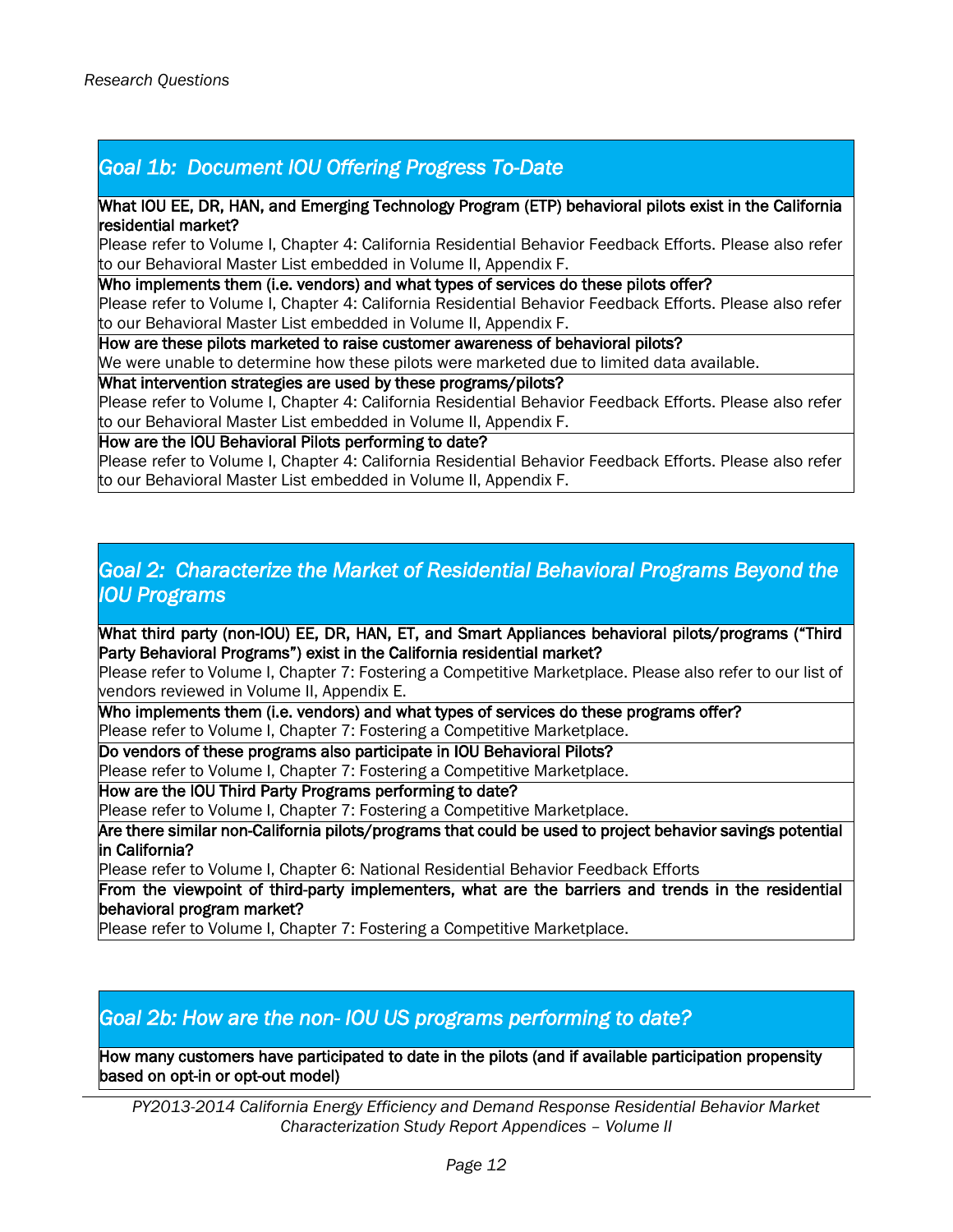## *Goal 2b: How are the non- IOU US programs performing to date?*

Please refer to Volume I, Chapter 6: National Residential Behavior Feedback Efforts. Please also refer to our Behavioral Master List embedded in Volume II, Appendix F.

## *Goal 3: Identify Opportunities to Develop Improved Interventions*

What are the barriers, gaps and opportunities for the known third party and IOU EE/ DR behavior pilots? Please refer to Volume I, Chapter 7: Fostering a Competitive Marketplace.

Based on the behavioral framework described in "Paving the Way for a Richer Mix of Behavioral Programs," what types of behavior program categories are represented by California offerings and which are not?

Please refer to Volume I, Chapter 4: California Residential Behavior Feedback Efforts.

How much potential energy/demand savings could be realized by addressing these gaps in the residential behavioral market?

Please refer to Volume I, Chapter 4: California Residential Behavior Feedback Efforts.

Should programs that encourage certain types of behavior be prioritized? If so, which behaviors are "most important" either based on their ability to obtain durable savings or have substantial program adoption?

The Team did not have enough information available to answer this question. However, please refer to our recommendations on improved data tracking in Volume I, Chapter 8: Realizing AMI Investments and Guiding Future Behavior Efforts.

Do firms interested in participating in the residential behavioral market still face barriers? If so, what? Please refer to Volume I, Chapter 7: Fostering a Competitive Marketplace.

Describe the status of Green Button Connect (and any obstacles faced regarding connectivity or validation issues for third-party market)

Please refer to Volume I, Chapter 7: Fostering a Competitive Marketplace.

Describe technical difficulties (such as hooking up aggregation services with the IOUs) Please refer to Volume I, Chapter 7: Fostering a Competitive Marketplace.

Describe current reception and ease of participating in HAN enabled California-based third party programs

We did not answer this research question at the direction of the CPUC.

Describe possible IOU obstacles to future growth in third party HAN market

We did not answer this research question at the direction of the CPUC.

Determine vendor access to EE programs

Please refer to Volume I, Chapter 7: Fostering a Competitive Marketplace.

Considering these gaps and opportunities, how can the CPUC guide IOUs and third party program implementers?

Please refer to our detailed recommendations in Volume I, Chapter 8: Realizing AMI Investments and Guiding Future Behavior Efforts.

How can the CPUC maximize cost effective behavior savings – including prioritizing certain target behaviors/intervention over others?

Please refer to our detailed recommendations in Volume I, Chapter 8: Realizing AMI Investments and Guiding Future Behavior Efforts.

How can the CPUC leverage new Smart Meter interval data to augment their behavioral programs?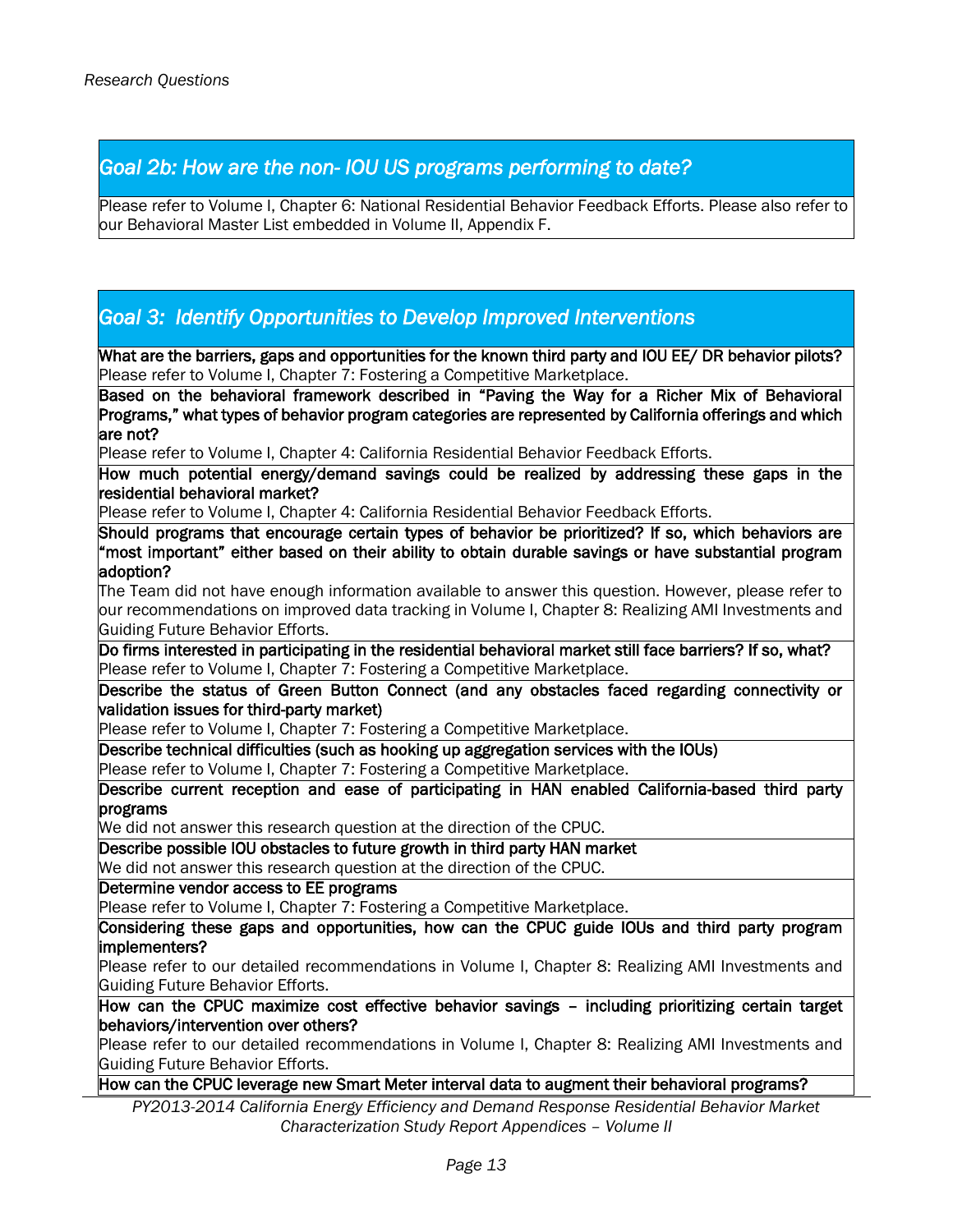## *Goal 3: Identify Opportunities to Develop Improved Interventions*

Please refer to our detailed recommendations in Volume I, Chapter 8: Realizing AMI Investments and Guiding Future Behavior Efforts.

How can the CPUC ensure that savings for behavioral programs that leverage smart meter interval data are not double-counting savings already counted in the Smart Meter Decisions

Please refer to our detailed recommendations in Volume I, Chapter 8: Realizing AMI Investments and Guiding Future Behavior Efforts.

How can the CPUC provide competition and innovation in the residential behavioral program market? Please refer to our detailed recommendations in Volume I, Chapter 8: Realizing AMI Investments and Guiding Future Behavior Efforts.

How can the CPUC adjust for potential future residential rate increases/growth in behavioral programs? We did not answer this research question at the direction of the CPUC.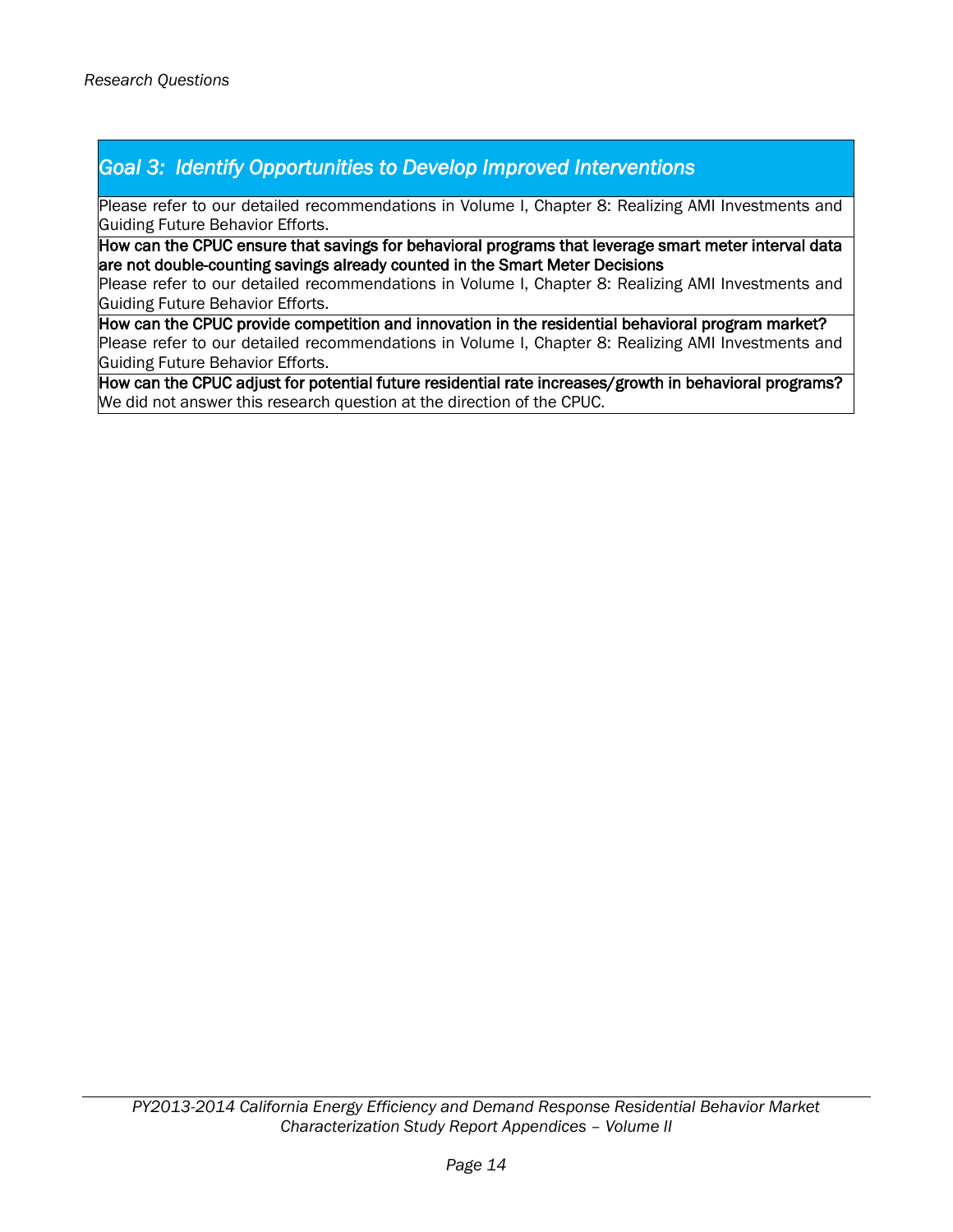## <span id="page-18-0"></span>Appendix D. Additional Data to Support Findings on AMI Status

In this appendix, we highlight several tables and data sources for our findings on the status of AMI. Many of the tables in this appendix originally appeared in the Smart Grid Decision Review Memo embedded in Volume II, Appendix F.

## **Summary of AMI and SG Decisions**

This attachment provides supporting data for the findings presented in the memo. Specifically, we reviewed the eight CPUC documents shown in [Table 6.](#page-18-1) These included the initial Decisions approving funding for each of the four California IOUs' Advanced Metering Infrastructure (AMI; i.e., smart meter) projects, as well as Rulings and Decisions adopting frameworks for cost-effectiveness analysis and metrics for measuring the success of these projects.

### Table 6: Smart Meter Business Case Decisions and Other Documents Reviewed

<span id="page-18-1"></span>

| <b>Phase</b>      | Proceeding<br><b>Number</b>                    | IOU/Org     | Decision/R<br>eport Date | <b>Title</b>                                                                                                                    | <b>Purpose of Document</b>                                                                |
|-------------------|------------------------------------------------|-------------|--------------------------|---------------------------------------------------------------------------------------------------------------------------------|-------------------------------------------------------------------------------------------|
| AMI<br>Deployment | R. 02-06-001                                   |             | <b>July 2004</b>         | Ruling Adopting a<br><b>Business Case Analysis</b><br>Framework for<br><b>Advanced Metering</b><br>Infrastructure               | Establishes an analysis<br>framework for estimating the<br>costs/benefits of AMI projects |
| AMI<br>Deployment | Filed in<br>Compliance<br>with R.02-06-<br>001 | W           | January<br>2005          | <b>Advanced Metering</b><br>Infrastructure Revised<br><b>Preliminary Business</b><br>Case Analysis -<br>Volumes 1 through 4     | Business case analysis of SCE's<br>AMI project                                            |
| AMI<br>Deployment | Filed in<br>Compliance<br>with R.02-06-<br>001 | SDGF        | January<br>2005          | <b>Advanced Metering</b><br>Infrastructure AMI<br><b>Business Case</b><br><b>Supplemental Filing</b>                            | Business case analysis of<br>SDG&E's AMI project                                          |
| AMI<br>Deployment | Filed in<br>Compliance<br>with R.02-06-<br>001 | <b>PGAE</b> | March<br>2005            | <b>Updated Preliminary</b><br><b>AMI Business Case</b><br>Analysis of PG&E, U-<br>39E, March 15, 2005                           | Business case analysis of<br>PG&E's AMI project                                           |
| AMI<br>Deployment | D. 06-07-027                                   | <b>PGRE</b> | <b>July 2006</b>         | <b>Final Opinion</b><br><b>Authorizing Pacific Gas</b><br>and Electric Company<br>to Deploy Advanced<br>Metering Infrastructure | Approves PG&E's AMI project                                                               |
| AMI<br>Deployment | A. 05-03-015                                   | SDGE        | February<br>2007         | Settlement Agreement<br>Regarding San Diego<br>Gas & Electric<br>Company's Advanced<br>Metering Infrastructure<br>Application   | Settlement Agreement revising<br>SDG&E's AMI business case                                |
| AMI<br>Deployment | D. 07-04-043                                   | SDGF        | April 2007               | <b>Opinion Approving</b><br>Settlement on San<br>Diego Gas & Electric<br>Company's Advanced                                     | Approves SDG&E's AMI project                                                              |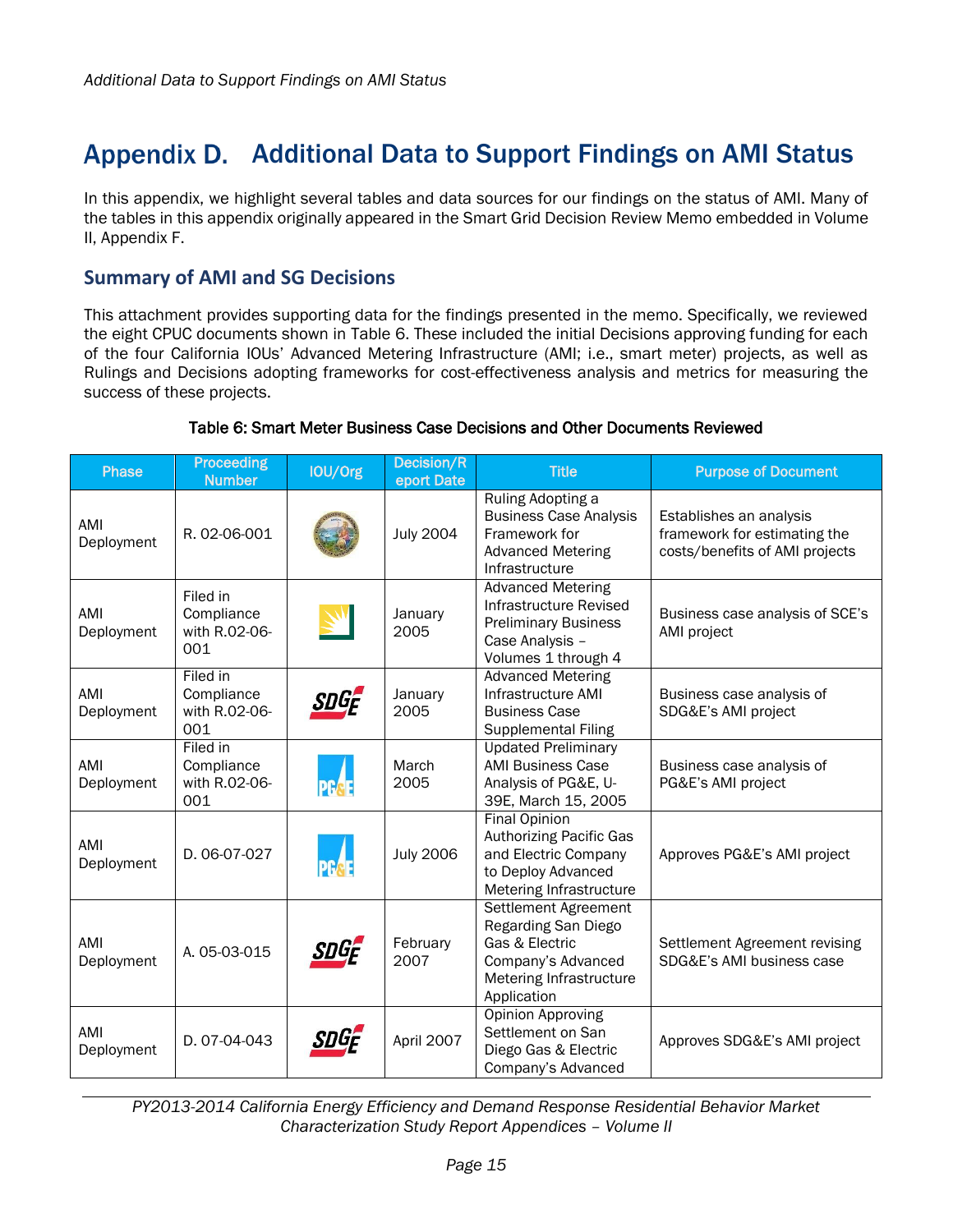| <b>Phase</b>                     | <b>Proceeding</b><br><b>Number</b>              | IOU/Org     | Decision/R<br>eport Date | <b>Title</b>                                                                                                                                                                                                                   | <b>Purpose of Document</b>                                                                                                                                        |
|----------------------------------|-------------------------------------------------|-------------|--------------------------|--------------------------------------------------------------------------------------------------------------------------------------------------------------------------------------------------------------------------------|-------------------------------------------------------------------------------------------------------------------------------------------------------------------|
|                                  |                                                 |             |                          | Metering Infrastructure<br>Project                                                                                                                                                                                             |                                                                                                                                                                   |
| AMI<br>Deployment                | A. 07-07-026                                    |             | <b>July 2007</b>         | <b>Edison SmartConnect</b><br>Deployment Funding<br>and Cost Recovery:<br>Exhibit 3: Financial<br>Assessment and Cost<br><b>Benefit Analysis</b>                                                                               | Presents the financial<br>assessment and cost benefit<br>analysis of SCE's AMI project                                                                            |
| AMI<br>Deployment                | A. 07-07-026                                    |             | <b>July 2007</b>         | Application for Approval<br>of Advanced Metering<br>Deployment Activities --<br>Appendix A Settlement<br>Agreement                                                                                                             | Settlement Agreement revising<br>SCE's AMI business case                                                                                                          |
| AMI<br>Deployment                | D. 08-09-039                                    |             | September<br>2008        | <b>Decision Approving</b><br>Settlement on Southern<br>California Edison<br><b>Company Advanced</b><br>Metering Infrastructure<br>Deployment                                                                                   | Approves SCE's AMI project                                                                                                                                        |
| AMI<br>Deployment                | R. 08-12-009                                    |             | December<br>2008         | OIR to Consider Smart<br><b>Grid Technologies</b><br><b>Pursuant to Federal</b><br>Legislation and on the<br>Commission's own<br>Motion to Actively Guide<br>Policy in California's<br>Development of the<br>Smart Grid System | Initiates proceeding to consider<br>strategies for IOUs to enhance<br>the ability of the electric grid to<br>support California's energy-<br>related policy goals |
| AMI<br>Deployment                | D. 09-03-026                                    | <b>PGAE</b> | March<br>2009            | Decision On Pacific Gas<br>And Electric Company's<br>Proposed Upgrade to<br>The Smartmeter<br>Program                                                                                                                          | Approves additional funding to<br>PG&E's AMI program                                                                                                              |
| AMI<br>Deployment                | D. 10-04-027                                    |             | April 2010               | Decision on Application<br>of Southern California<br>Gas Company for<br>Approval of Advanced<br>Metering Infrastructure                                                                                                        | Approves SCG's AMI project                                                                                                                                        |
| Smart Grid<br>Development        | D. 10-06-047                                    |             | June 2010                | Decision Adopting<br><b>Requirements for Smart</b><br><b>Grid Deployment Plans</b><br><b>Pursuant to Senate Bill</b><br>17 (Padilla), Chapter<br>327, Statutes of 2009                                                         | Outlines the information that<br>must be provided in Smart Grid<br><b>Annual Reports</b>                                                                          |
| Smart Grid<br>Development        | Filed in<br>compliance<br>with R. 08-<br>12-009 | <b>PGGE</b> | June 2011                | PG&E's Smart Grid<br>Deployment Plan                                                                                                                                                                                           | Comprehensive description of<br>smart grid deployment strategy                                                                                                    |
| <b>Smart Grid</b><br>Development | Filed in<br>compliance                          | SDGF        | June 2011                | SDG&E's Smart Grid<br>Deployment Plan 2011-<br>2020                                                                                                                                                                            | Comprehensive description of<br>smart grid deployment strategy                                                                                                    |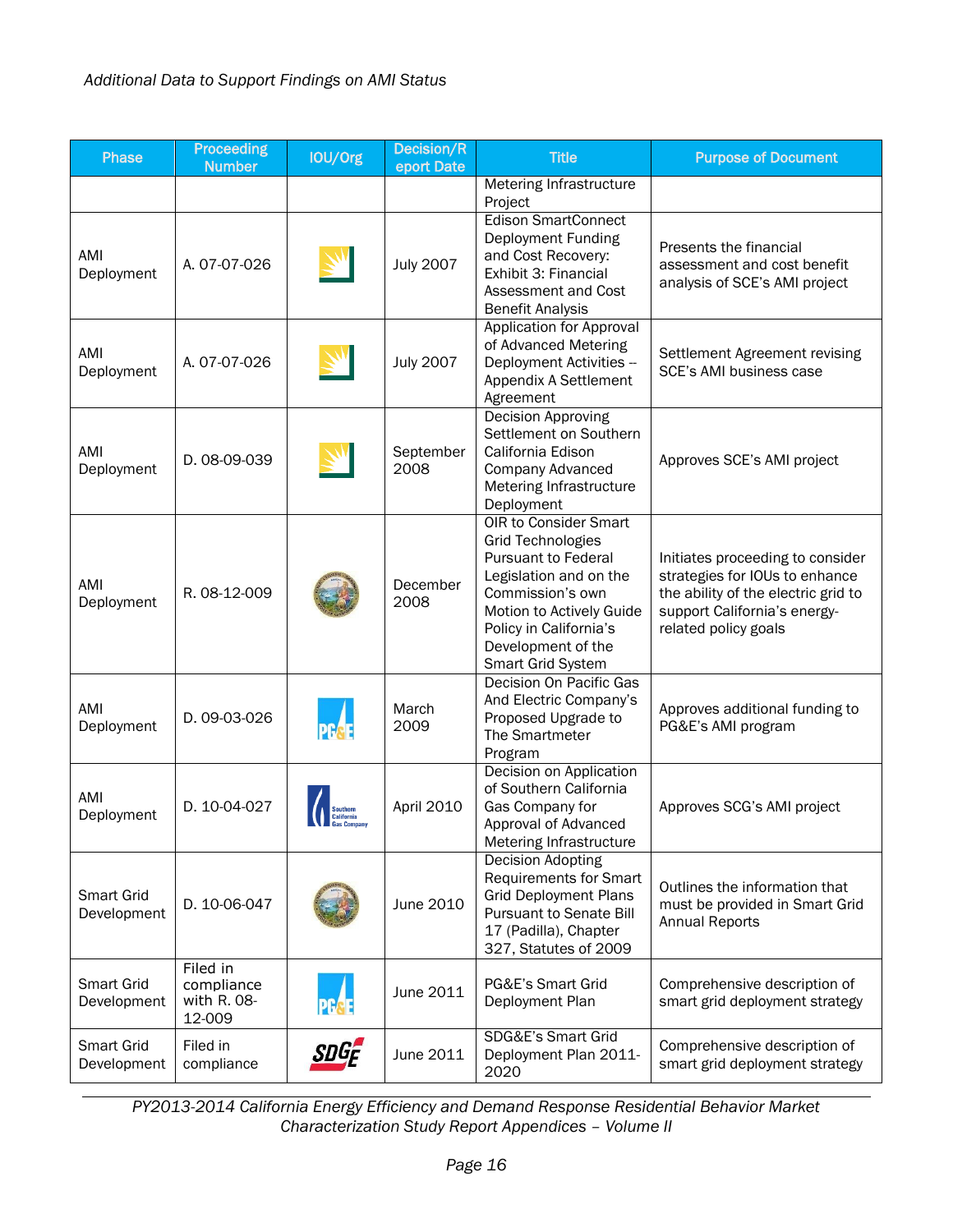| <b>Phase</b>                     | <b>Proceeding</b><br><b>Number</b>              | IOU/Org         | Decision/R<br>eport Date | <b>Title</b>                                                                                                                                                                                            | <b>Purpose of Document</b>                                                                                                                                                                        |
|----------------------------------|-------------------------------------------------|-----------------|--------------------------|---------------------------------------------------------------------------------------------------------------------------------------------------------------------------------------------------------|---------------------------------------------------------------------------------------------------------------------------------------------------------------------------------------------------|
|                                  | with R. 08-12-<br>009                           |                 |                          |                                                                                                                                                                                                         |                                                                                                                                                                                                   |
| <b>Smart Grid</b><br>Development | Filed in<br>compliance<br>with R. 08-12-<br>009 |                 | July 2011                | <b>SCE's Application for</b><br>Approval of Smart Grid<br>Deployment Plan                                                                                                                               | Comprehensive description of<br>smart grid deployment strategy                                                                                                                                    |
| <b>Smart Grid</b><br>Development | D. 11-07-056                                    |                 | <b>July 2011</b>         | Decision Adopting<br>Rules to Protect the<br>Privacy and Security of<br>the Electricity Usage<br>Data of the Customers<br>of PG&E, SCE, and<br>SDG&E                                                    | Adopts rules for IOUs and third<br>parties regarding the privacy<br>and security of customer usage<br>data; orders IOUs to make<br>CAISO wholesale price<br>information available to<br>customers |
| Smart Grid<br>Development        | n/a                                             |                 | December<br>2011         | CPUC 2011 Smart Grid<br>Report                                                                                                                                                                          | Annual update on the status of<br>the California smart grid                                                                                                                                       |
| Smart Grid<br>Development        | D. 12-04-025                                    |                 | April 2012               | Decision Adopting<br>Metrics to Measure the<br>Smart Grid<br>Deployments of Pacific<br>Gas and Electric<br>Company, Southern<br>California Edison<br>Company and San<br>Diego Gas & Electric<br>Company | Adopts the metrics for<br>measuring the progress of<br>PG&E, SCE and SDG&E smart<br>meter projects                                                                                                |
| Smart Grid<br>Development        | n/a                                             | PR              | October<br>2012          | PG&E's Smart Grid<br>Annual Report                                                                                                                                                                      | Annual update on AMI-enabled<br>pilots and programs                                                                                                                                               |
| Smart Grid<br>Development        | n/a                                             |                 | October<br>2012          | SCE Annual Update -<br><b>Smart Grid</b>                                                                                                                                                                | Annual update on AMI-enabled<br>pilots and programs                                                                                                                                               |
| Smart Grid<br>Development        | n/a                                             | SDGF            | October<br>2012          | <b>SDG&amp;E Smart Grid</b><br>Deployment Plan<br>Annual Report                                                                                                                                         | Annual update on AMI-enabled<br>pilots and programs                                                                                                                                               |
| <b>Smart Grid</b><br>Development | n/a                                             | <b>PF&amp;E</b> | April 2013               | 2012 Program Year<br>Smart Meter Program<br><b>Enabled Demand</b><br>Response and Energy<br><b>Conservation Annual</b><br>Report                                                                        | Report on demand response,<br>energy efficiency, and other<br>financial benefits from 2012<br>AMI-enabled programs                                                                                |
| Smart Grid<br>Development        | n/a                                             | <b>PCA</b>      | October<br>2013          | PG&E's Smart Grid<br>Annual Report                                                                                                                                                                      | Annual update on AMI-enabled<br>pilots and programs                                                                                                                                               |
| <b>Smart Grid</b><br>Development | n/a                                             |                 | October<br>2013          | SCE Annual Update -<br><b>Smart Grid</b>                                                                                                                                                                | Annual update on AMI-enabled<br>pilots and programs                                                                                                                                               |
| Smart Grid<br>Development        | n/a                                             |                 | May 2014                 | Annual Report to the<br>Governor and the<br>Legislature, California<br><b>Smart Grid</b>                                                                                                                | Annual update on the status of<br>the California smart grid                                                                                                                                       |
| Smart Grid<br>Development        | n/a                                             | SDGF            | October<br>2013          | <b>SDG&amp;E Smart Grid</b><br>Deployment Plan<br>Annual Report                                                                                                                                         | Annual update on AMI-enabled<br>pilots and programs                                                                                                                                               |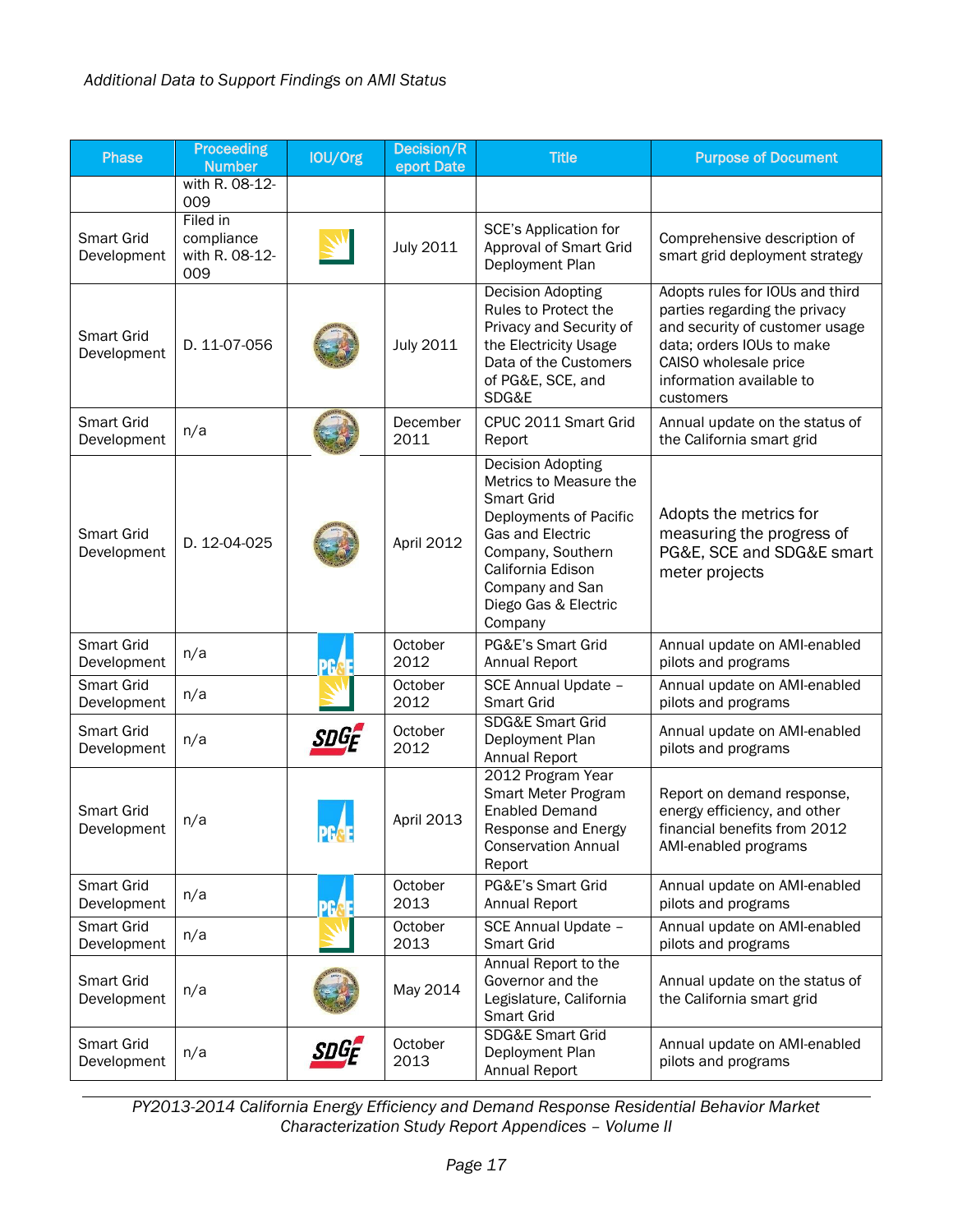### Costs and Benefits of AMI Deployment Business Case Decisions

<span id="page-21-0"></span>The table below present the final budget allotments approved by the CPUC for each of the IOUs.

| IOU                                                                                                     | <b>Budget (millions)</b> |  |  |  |
|---------------------------------------------------------------------------------------------------------|--------------------------|--|--|--|
| PGRF(1)                                                                                                 | \$2,256.6                |  |  |  |
| <b>SCE</b>                                                                                              | \$1,633.5                |  |  |  |
| SDG&E                                                                                                   | \$1,050.7                |  |  |  |
| <b>SCG</b>                                                                                              | \$572.0                  |  |  |  |
| (1) Includes initial budget of \$1,684.6<br>plus an additional \$572 approved later<br>for AMI upgrades |                          |  |  |  |

## Table 7: Approved Phase 1: Building AMI Infrastructure Budgets, by IOU

The IOUs estimate costs and benefits for AMI projects in 2004 present value revenue requirement (PVRR). The table below presents estimated savings for each of the IOUs' projects.

### Table 8: Potential Costs and Benefits Phase 1: Building AMI Infrastructure, by IOU

<span id="page-21-1"></span>

| <b>IOU</b>                                                                                                                                                                                                                                                                                                                                          | <b>Estimated Cost</b><br>(PVRR millions) | <b>Estimated Benefits</b><br>(PVRR millions) | <b>Net Benefits (Benefits-</b><br>Cost) (PVRR millions) | <b>Estimated Benefits to Cost</b><br>(B/C) Ratio |  |  |
|-----------------------------------------------------------------------------------------------------------------------------------------------------------------------------------------------------------------------------------------------------------------------------------------------------------------------------------------------------|------------------------------------------|----------------------------------------------|---------------------------------------------------------|--------------------------------------------------|--|--|
| PG&E                                                                                                                                                                                                                                                                                                                                                | \$2,258                                  | $$2,258^{(1)}$$                              | $$0^{(1)}$$                                             | $1.00^{(1)}$                                     |  |  |
| <b>SCE</b>                                                                                                                                                                                                                                                                                                                                          | \$1,981                                  | \$1,990                                      | Between \$9 and \$304(3)                                | Between 1.00 and 1.11 <sup>(2)</sup>             |  |  |
| <b>SCG</b>                                                                                                                                                                                                                                                                                                                                          | \$1.040                                  | \$1,067                                      | \$27                                                    | 1.03                                             |  |  |
| SDG&E                                                                                                                                                                                                                                                                                                                                               | \$652                                    | Between \$692 and \$703                      | Between \$40 and \$51                                   | Between 1.06 and 1.08 <sup>(2)</sup>             |  |  |
| (1) Number are assumed based on our review; in D. 06-07-027, the CPUC agreed that 90% of the project cost would be recouped in<br>operation benefits, with the remaining 10% recouped with demand response benefits<br>(2) Calculated by the Team<br>(3) \$9 million is without societal benefits; \$304 is inclusive of \$295 in societal benefits |                                          |                                              |                                                         |                                                  |  |  |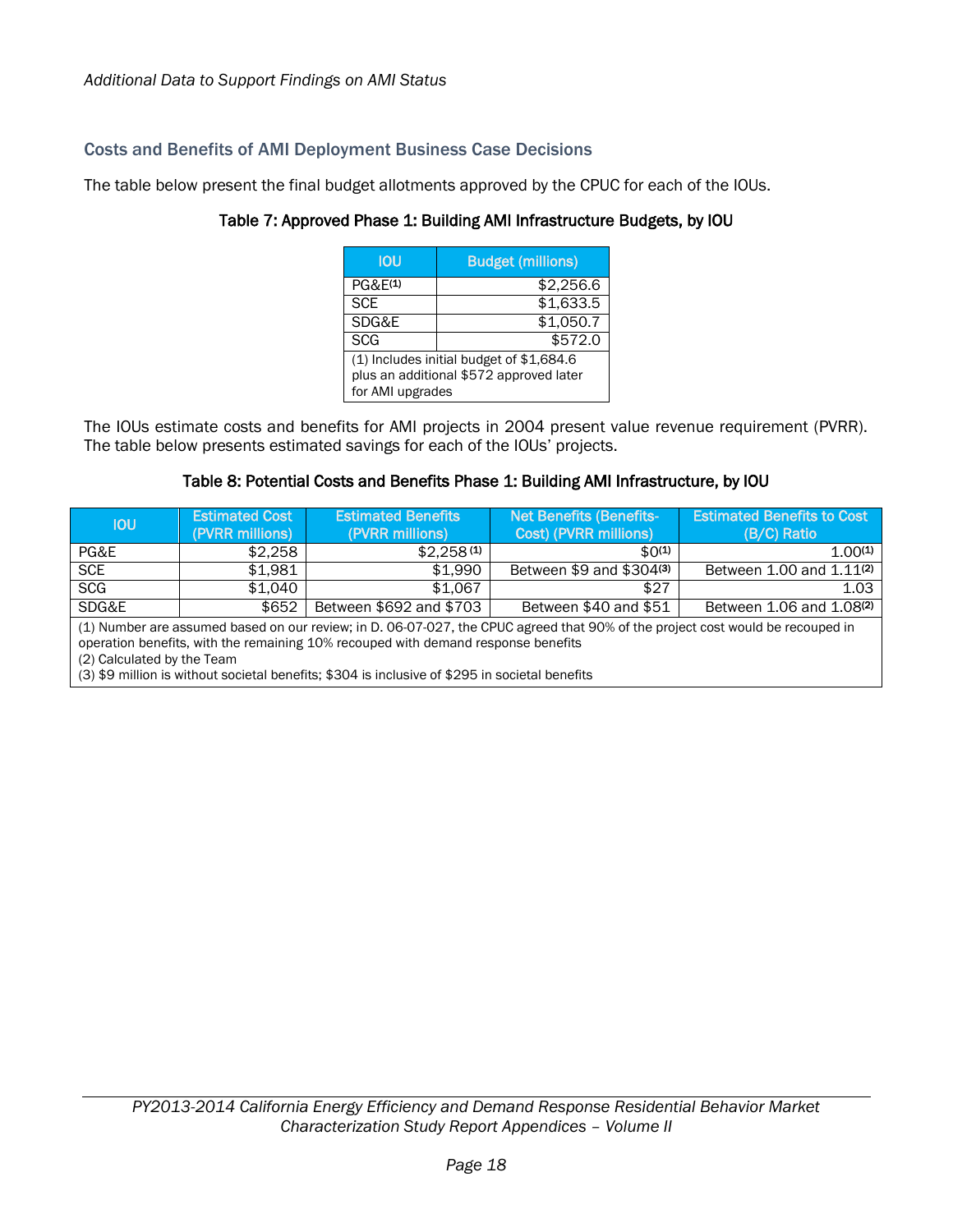Costs and Benefits Associated with AMI-enabled Customer Empowerment and Engagement Projects

#### <span id="page-22-0"></span>Table 9: Costs and Benefits of Customer Empowerment and Engagement Projects in AMI Deployment Business Case Decisions

| <b>Document</b>                          | <b>IOU</b> | <b>Customer Engagement</b><br>Project C/B Item           | <b>Cost Amount</b><br>(Million $$)*$ | <b>Benefit Amount</b><br>(Million $$)*$ | <b>Decision</b><br>Page |
|------------------------------------------|------------|----------------------------------------------------------|--------------------------------------|-----------------------------------------|-------------------------|
| D.06-07-027                              | PG&E       | No relevant projects<br>associated with this<br>Decision | No associated costs                  | No associated benefits                  | n/a                     |
|                                          |            | <b>HAN Retrofits</b>                                     | \$25                                 | No associated benefits                  | 151-152                 |
|                                          |            | IT                                                       | \$50                                 | No associated benefits                  | 151-152                 |
|                                          |            | <b>EE Conservation</b>                                   | No associated costs                  | \$269                                   | 151-152                 |
| D.09-03-026                              | PG&E       | <b>PTR</b>                                               | \$28                                 | \$263                                   | 151-152                 |
|                                          |            | <b>PCT</b>                                               | \$26                                 | \$83                                    | 180, 193                |
|                                          |            | A/C Cycling                                              | No associated costs                  | \$129                                   | 24                      |
| D.08-09-039<br><b>SCE</b><br>(Settlement |            | Near Real Time<br>Technology/SCE Web<br>Portal           | \$4                                  | \$164                                   | $7, A-1$                |
| Agreement)                               |            | <b>PCT</b>                                               | \$58                                 | \$32                                    | $11, B-2$               |
|                                          |            | <b>DR</b>                                                | No associated costs                  | \$33                                    | 70                      |
| D.07-04-043                              | SDG&E      | <b>PCT</b>                                               | No associated costs                  | \$13 to 24                              | 73                      |
|                                          |            | <b>Information Feedback</b>                              | No associated costs                  | \$19                                    | 70                      |
| <b>Total Costs and Benefits</b>          |            |                                                          | \$191                                | \$1,005 to \$1,016                      | n/a                     |

<span id="page-22-1"></span>\*PG&E and SCE estimate costs and benefits in PVRR (discounted) terms. While it is likely that SDG&E also uses PVRR (per the AMI Deployment analysis framework stipulated by the CPUC), we could not confirm this with certainty.

#### Table 10: Costs and Benefits of Customer Empowerment and Engagement Projects in Smart Grid Deployment Plans

| <b>Document</b>  | <b>Customer Engagement</b><br>Project C/B Item                           | <b>Cost Amount</b><br>(Nominal Million \$) | <b>Benefit Amount</b><br>(Nominal Million \$) | <b>Plan Page</b> |
|------------------|--------------------------------------------------------------------------|--------------------------------------------|-----------------------------------------------|------------------|
|                  | Integration of Enhanced DR<br>Forecasting                                | $$5-9$                                     |                                               | 161, 176-<br>177 |
| PG&E Smart Grid  | Demand Response<br>Optimization                                          | $$10-18$                                   | Total customer engagement                     | 161, 176-<br>177 |
| Deployment Plan  | HAN Phase II -- Pricing and<br><b>Load Control Signals</b>               | \$27-51                                    | benefits ranged from \$596 to<br>$$1,404*$    | 161, 176-<br>177 |
|                  | Enable Access to Smart<br>Meter data via Open<br>Automated Data Exchange | $$8-15$                                    |                                               | 161, 176-<br>177 |
|                  | <b>Metering Capital</b><br>Requirements (2nd Meter<br>for PEV)           | \$11                                       | No associated benefits                        | 129              |
| <b>SCE Smart</b> | EE Conservation (HAN)                                                    | No associated costs                        | 250,000 MWh/year**                            | 129, 133         |
| Deployment Plan  | <b>Dynamic Pricing</b>                                                   | \$33                                       | 370 additional MW/year**                      | 129, 132         |
|                  | Alerts and Notification<br>Projects                                      | \$20                                       | No associated benefits                        | 129              |
|                  | <b>PEV Support Systems</b>                                               | \$8                                        | No associated benefits                        | 129              |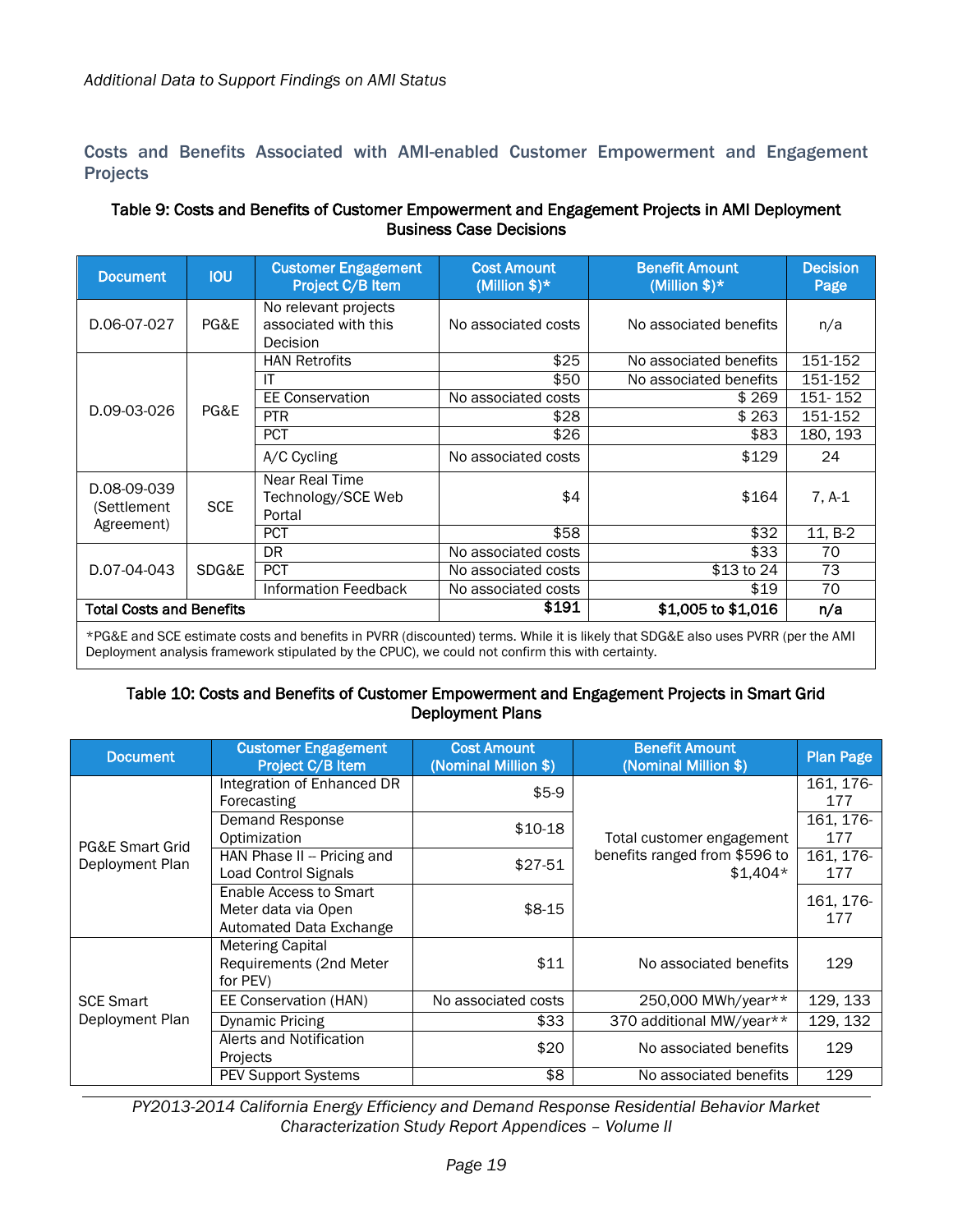| <b>Document</b>                 | <b>Customer Engagement</b><br>Project C/B Item | <b>Cost Amount</b><br>(Nominal Million \$) | <b>Benefit Amount</b><br>(Nominal Million \$) | <b>Plan Page</b> |
|---------------------------------|------------------------------------------------|--------------------------------------------|-----------------------------------------------|------------------|
|                                 | HAN Support and                                | \$8                                        | No associated benefits                        | 129              |
|                                 | Troubleshooting                                |                                            |                                               |                  |
|                                 | <b>SDP Transition</b>                          | \$27                                       | No associated benefits                        | 129              |
|                                 | <b>ALCS System</b>                             | \$2                                        | No associated benefits                        | 129              |
|                                 | Enhancements                                   |                                            |                                               |                  |
|                                 | Other Load Control System                      | \$3                                        | No associated benefits                        | 129              |
|                                 | Enhancements                                   |                                            |                                               |                  |
|                                 | Smart Charging Plug-In                         | \$1                                        | No associated benefits                        | 129              |
|                                 | Electric Vehicle Pilot                         |                                            |                                               |                  |
|                                 | <b>Workplace Charging Pilot</b>                | \$1                                        | No associated benefits                        | 129              |
|                                 | DR System Enhancements                         | \$3                                        | No associated benefits                        | 129              |
| <b>SDG&amp;E Smart Grid</b>     | <b>Customer Empowerment</b>                    | $$1.26-1.27$                               | \$0.81 to \$1.01                              | 273, 303         |
| Deployment Plan                 | Programs                                       |                                            |                                               |                  |
| <b>Total Costs and Benefits</b> |                                                | \$168 to \$211                             | \$597 to \$1,405                              | n/a              |

Note: Across the SGDP's, cost and benefits are estimated in nominal (non-discounted) terms. However, estimates may not be comparable across IOUs given differing timeframes.

\* Benefits were bundled with non-Customer Engagement projects, and thus these amounts may not reflect benefits solely attributable to Customer Engagement projects.

\*\*Benefits were not quantified into monetary values. Benefits were also bundled, and thus may include benefits from non-Customer Engagement projects.

## **Costs and Benefits Assumptions**

<span id="page-23-0"></span>In [Table 11](#page-23-0) below, we present the inputs used in benefits calculations for Phase 1: Building AMI, for each IOU.

| Table 11: Phase 1 Benefits Inputs to Benefits Calculations, by IOU |  |  |
|--------------------------------------------------------------------|--|--|
|--------------------------------------------------------------------|--|--|

| <b>Assumptions</b>                                                                                                   | PG&E | <b>SCE</b> | <b>SCG</b> | SDG&E |
|----------------------------------------------------------------------------------------------------------------------|------|------------|------------|-------|
| <b>Assumptions for Benefit Calculations</b>                                                                          |      |            |            |       |
| Benefits presented as 2004 present value dollars                                                                     | ✓    | ✓          |            |       |
| Demand response savings based on weighted average of                                                                 |      |            |            |       |
| savings under average hot weather conditions                                                                         |      |            |            |       |
| Discount rate=utility cost of capital                                                                                | ✓    | ✓          |            |       |
| Avoided peak demand cost: \$85/kW-year                                                                               |      |            |            |       |
| Avoided energy cost: \$63/MWh                                                                                        |      |            |            |       |
| Avoided capacity generation cost: \$52/kW-year                                                                       |      |            |            |       |
| 2006-2021 analysis period                                                                                            |      |            | (1)        |       |
| Effective Useful Life (EUL) of AMI: 20 years                                                                         |      |            |            | (2)   |
| Legend:                                                                                                              |      |            |            |       |
| $\checkmark$ : Included<br>$\bullet$ : Included, but slightly different from other IOUs<br>x: Not included<br>Notes: |      |            |            |       |
| (1)<br>SCG uses an analysis period of 2016-2034<br>SDG&E uses a useful life value of 17 years<br>(2)                 |      |            |            |       |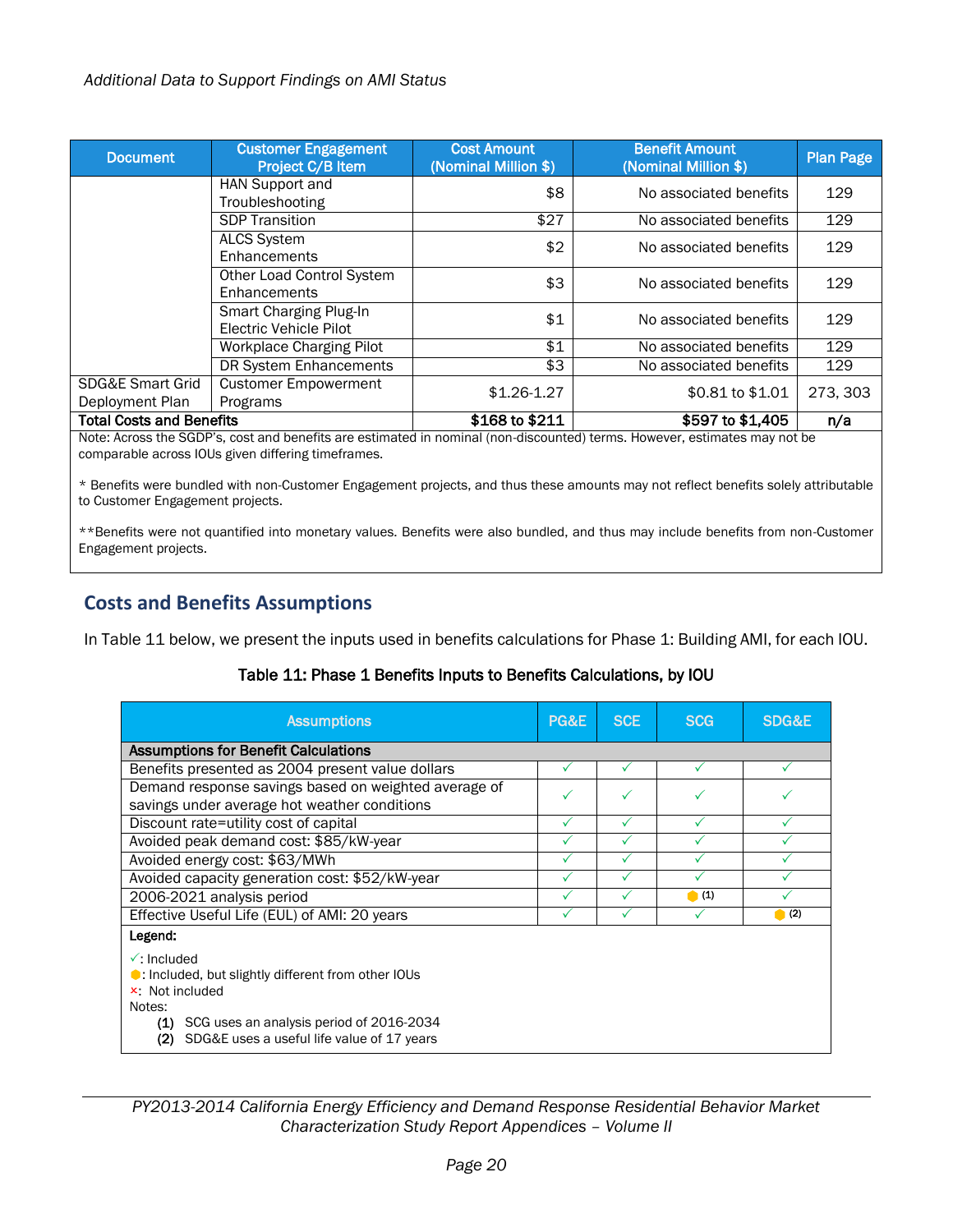<span id="page-24-0"></span>In [Table 12](#page-24-0) below, we present the types of costs included in determining the cost-effectiveness of Phase 2: Deploying Smart Grid Projects.

| <b>Type of Costs Included</b>                                                          | PG&E | <b>SCE</b> | SDG&E |
|----------------------------------------------------------------------------------------|------|------------|-------|
| Asset Management, Safety and Operational Efficiency                                    |      |            |       |
| Customer Empowerment and Engagement                                                    |      |            |       |
| Distribution Automation and Reliability                                                |      |            |       |
| Integrated and Cross-Cutting Systems                                                   |      |            |       |
| Security                                                                               |      |            |       |
| Transmission Automation and Reliability                                                |      |            |       |
| Legend:                                                                                |      |            |       |
| $\sqrt{\ }$ Included<br>× Not included                                                 |      |            |       |
| Source: May 2014. CPUC. Annual Report to the Governor and the Legislature, Smart Grid. |      |            |       |

### Table 12: Phase 2 Costs, by IOUs

### <span id="page-24-1"></span>List of Green Button Connect Applications Developed for California IOUs

### Table 13: Green Button Connect Applications Available in California as of August 2014

| <b>Third Party Application</b> |                                                    | <b>IOU</b> | <b>Description</b>                                                                                                                                                                                        | <b>Web Link</b>                     |
|--------------------------------|----------------------------------------------------|------------|-----------------------------------------------------------------------------------------------------------------------------------------------------------------------------------------------------------|-------------------------------------|
|                                | <b>Active Energy</b><br>by Power<br><b>TakeOff</b> | SDGF       | Energy data analysis and<br>reporting web-based application<br>that allows customers to track<br>their energy consumption                                                                                 | http://www.powertakeoff.com/        |
|                                | <b>Bidgely</b>                                     |            | Energy management<br>application that monitors<br>energy use of appliances in<br>customers' homes and is<br>capable of comparing energy<br>usage between or among<br>similar homes close to each<br>other | https://www.bidgely.com/            |
|                                | <b>BuiltSpace</b>                                  |            | Provides detailed, up-to-date<br>information on energy usage to<br>customers                                                                                                                              | www.builtspace.com                  |
|                                | EEme by EEme,<br><b>LLC</b>                        | SDGF       | Provides personalized energy-<br>efficiency recommendations<br>based on each customer's<br>home profile through analyzing<br>meter data                                                                   | http://www.energyefficiency.m<br>e/ |
|                                | EnACT (Beta)<br>by enACT<br>Systems, Inc           |            | Free application that provides<br>cost-saving energy solutions for<br>customer homes                                                                                                                      | http://www.enact-<br>systems.com/   |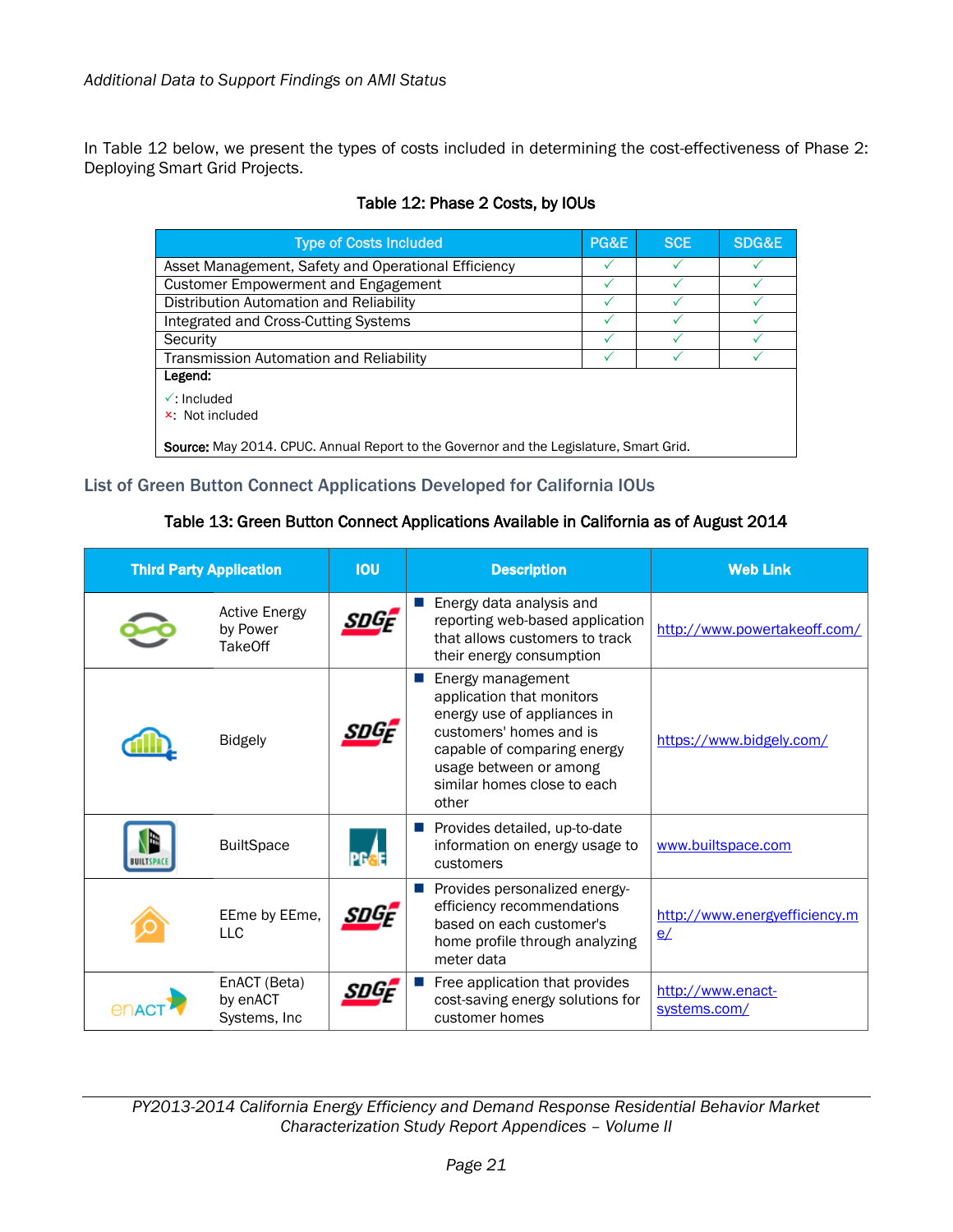| <b>Third Party Application</b> |                                                                   | <b>IOU</b> | <b>Description</b>                                                                                                                                                                                                                                                                                                                                                                                              | <b>Web Link</b>                                                      |
|--------------------------------|-------------------------------------------------------------------|------------|-----------------------------------------------------------------------------------------------------------------------------------------------------------------------------------------------------------------------------------------------------------------------------------------------------------------------------------------------------------------------------------------------------------------|----------------------------------------------------------------------|
|                                | Energy<br>Independence<br>Program -<br><b>Action Plan</b><br>Tool |            | An energy analysis tool that<br>allows home owners to<br>maximize cost savings,<br>minimize carbon footprint,<br>improve comfort and health<br>conditions, and evaluate home<br>projects through upgrade<br>recommendations and energy<br>saving tips                                                                                                                                                           | http://sonoma.planetecosyste<br>ms.com/?url=action-plan              |
| <b>IncentForce</b>             | <b>Energy Usage</b><br>Management<br>by IncentForce               | SDGF       | Monitors and provides<br>information to help customers<br>understand their energy use<br>and consumption costs, the<br>application also alerts<br>customers by email, mobile<br>application or text messaging<br>Features a social energy<br>application that encourages<br>behavioral changes in energy<br>consumption by promoting<br>energy conservation as positive<br>behavior that helps the<br>community | http://www.incentforce.com/in<br>dex.html                            |
|                                | EnergyAl™                                                         | SDGF       | Provides users with information<br>on how to save energy by<br>analyzing historical energy use<br>data from meters and<br>identifying usage patterns and<br>abnormalities                                                                                                                                                                                                                                       | http://www.energyai.com/EAI<br>Web/                                  |
|                                | EnergyElastics<br>by San Diego<br><b>State University</b>         | SDGF       | Forecasts future energy<br>a l<br>consumption, predicted energy<br>expenses and provides<br>information on the best times to<br>run household appliances                                                                                                                                                                                                                                                        |                                                                      |
|                                | EnergyHub                                                         | SDGE       | ■ Cloud-based application that<br>allows customers to monitor<br>and manage their thermostat/s<br>either within the home or<br>remotely                                                                                                                                                                                                                                                                         | http://www.energyhub.com/                                            |
|                                | ERA CPP by<br>Joule Assets,<br>Inc.                               | snGF       | Market analysis tool that<br><b>College</b><br>performs billing analysis under<br>current rate schedule and<br>compares to bill under CPP rate<br>schedule                                                                                                                                                                                                                                                      | http://www.jouleassets.com/jo<br>ule-assets-openadr-<br>partnership/ |
| ERGY                           | Ergy by Echo<br>Labs                                              | SDGE       | Allows two-way communication<br>$\mathcal{L}_{\mathcal{A}}$<br>between retail customers and<br>energy products and analyzes<br>data to enable customers to                                                                                                                                                                                                                                                      | http://www.echolabs.net/ener<br>gy-management                        |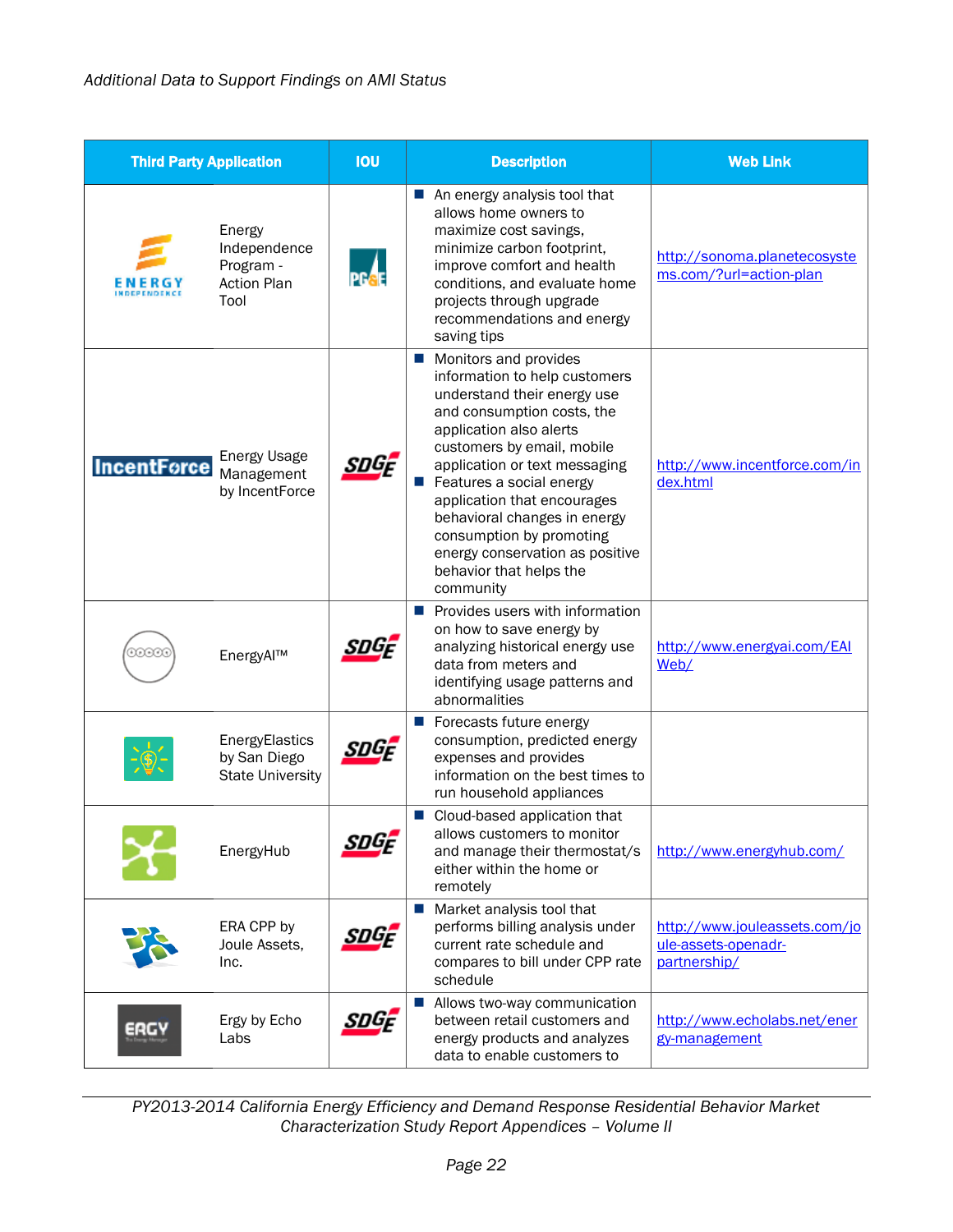| <b>Third Party Application</b> |                                                                       | <b>IOU</b> | <b>Description</b>                                                                                                                                                                                                                            | <b>Web Link</b>                                   |
|--------------------------------|-----------------------------------------------------------------------|------------|-----------------------------------------------------------------------------------------------------------------------------------------------------------------------------------------------------------------------------------------------|---------------------------------------------------|
|                                |                                                                       |            | monitor and manage their<br>resources more efficiently                                                                                                                                                                                        |                                                   |
| GUULUM Gridium                 |                                                                       | PGAE       | Monthly subscription to smart<br>meter data that provides non-<br>residential customers with<br>demand forecasting, fault<br>detection, cost forecasting and<br>variance analysis, performance<br>tracking and energy savings<br>calculations | http://www.gridium.com/                           |
|                                | Leafully                                                              |            | ■ Monitors how customers use<br>energy and sends information<br>to customers on their energy<br>usage weekly<br>Notifies customers of unusual<br>ш<br>energy usage behavior via<br>alerts                                                     | https://leafully.com/                             |
| <b>MRPRO<sup>TM</sup></b>      | MRPRO <sup>™</sup> by<br>Papro's, Inc                                 | snGF       | Gathers energy data allowing<br>customers to track their energy<br>usage, which can be used to<br>control energy consumption and<br>cost<br>■ Calculates carbon footprint                                                                     | http://www.papros.com/                            |
|                                | PEV4Me by<br><b>True Labs</b>                                         |            | Calculates the cost of electricity<br>to charge electric vehicles and<br>cost savings on gas                                                                                                                                                  | http://www.pev4me.com/                            |
|                                | PowerTools by<br>Candi Controls                                       | SDGF       | Application that allows<br>customers to view energy usage<br>data and provides energy<br>saving tips                                                                                                                                          | https://www.candicontrols.co<br>m/powertools.html |
| SCP™                           | SCP™ - Smart<br>Customer<br>Portal by Smart<br><b>Utility Systems</b> | snGf       | Application that provides<br>customers tools and relevant<br>information to manage<br>individual energy needs                                                                                                                                 | http://smartusys.com/smart-<br>solutions/scp.aspx |
| PowWow                         | Smart leak<br>detector <sup>™</sup> by<br>PowWow<br>Energy            | snGF       | Software for farmers and<br>ш<br>ranchers that monitors leaks in<br>irrigation systems to minimize<br>water loss, energy use and cost<br>by tracking water pumps                                                                              | https://www.powwowenergy.co<br>m/                 |
| stem                           | <b>Stem</b>                                                           |            | ■ Cloud-based predictive software<br>for non-residential customers<br>that lowers energy bill by<br>reducing peak loads, predicting<br>patterns in energy use, and<br>deploying stored energy at<br>precise time periods                      | http://www.stem.com/                              |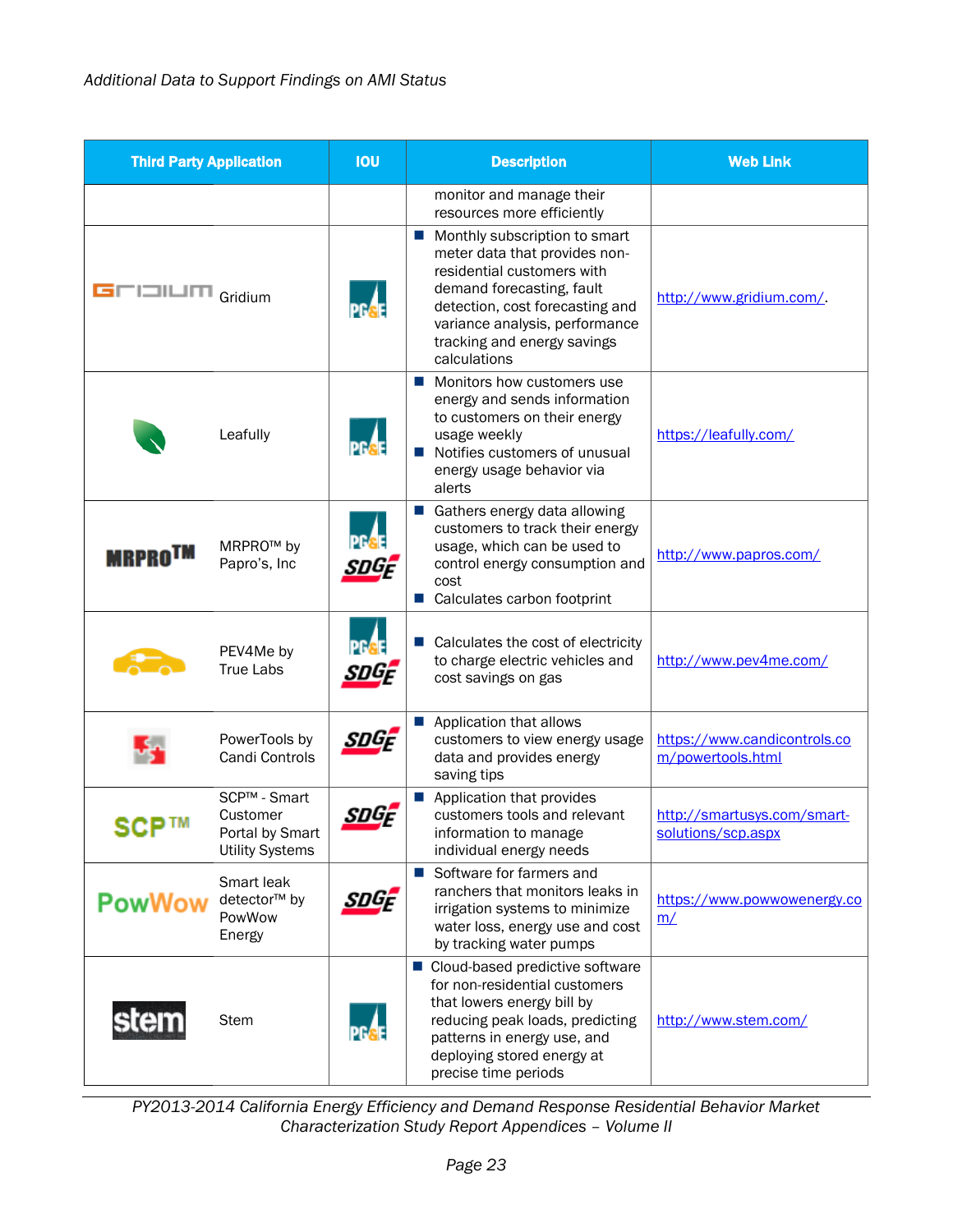| <b>Third Party Application</b> |                                             | <b>IOU</b>                  | <b>Description</b>                                                                                                                                                                                                                              | <b>Web Link</b>                         |
|--------------------------------|---------------------------------------------|-----------------------------|-------------------------------------------------------------------------------------------------------------------------------------------------------------------------------------------------------------------------------------------------|-----------------------------------------|
| 噩                              | UnPlug Stuff by<br>Home Energy<br>Analytics | PG <mark>a</mark> e<br>SDGF | Informs residential customers<br>with regard to how much energy<br>is wasted when idle.                                                                                                                                                         | http://www.unplugstuff.com/p<br>ge.html |
| WeatherBug"                    | WeatherBug<br>Home                          | SDGF                        | <b>Provides reliable information on</b><br>home energy use as it correlates<br>to weather data in real-time and<br>predicts how much heating or<br>cooling energy is needed in a<br>timely manner to help<br>customers save money and<br>energy | http://weatherbughome.com/              |

### AMI Metrics

<span id="page-27-0"></span>The table below describes the metrics tracked for AMI in the SGDPs.

#### Table 14: AMI Metrics

| <b>Data Category</b>                               | <b>Type of Data Tracked</b>                                                           |  |
|----------------------------------------------------|---------------------------------------------------------------------------------------|--|
| <b>AMI Metrics</b>                                 | Percent of DR that is Auto-DR enabled                                                 |  |
| <b>AMI Metrics</b>                                 | Meter functionality metrics (i.e., complaints, replacements, requested field tests)   |  |
| <b>AMI Metrics</b>                                 | MW peak load reduction from smart-meter enabled DR programs                           |  |
| AMI Metrics                                        | Advanced meters with HAN or comparable devices                                        |  |
| <b>AMI Metrics</b>                                 | Customers on time-variant or dynamic pricing tariffs                                  |  |
| <b>AMI Metrics</b>                                 | Customers using a utility web-based portal to access energy usage information.        |  |
| <b>AMI Metrics</b>                                 | Customers using a utility web-based portal to enroll in energy information programs   |  |
| <b>AMI Metrics</b>                                 | Customers who have authorized utility to provide a third-party with energy usage data |  |
| <b>AMI Metrics</b>                                 | MW and MWh per year of utility-owned or operated energy storage                       |  |
| <b>AMI Metrics</b>                                 | System outage metrics                                                                 |  |
| <b>AMI Metrics</b>                                 | System load factor                                                                    |  |
| <b>AMI Metrics</b>                                 | Customer-owned distributed generation metrics                                         |  |
| <b>AMI Metrics</b>                                 | Distribution circuits equipped with automation or remote control equipment            |  |
| <b>Sources:</b> Smart Grid Deployment Plan Updates |                                                                                       |  |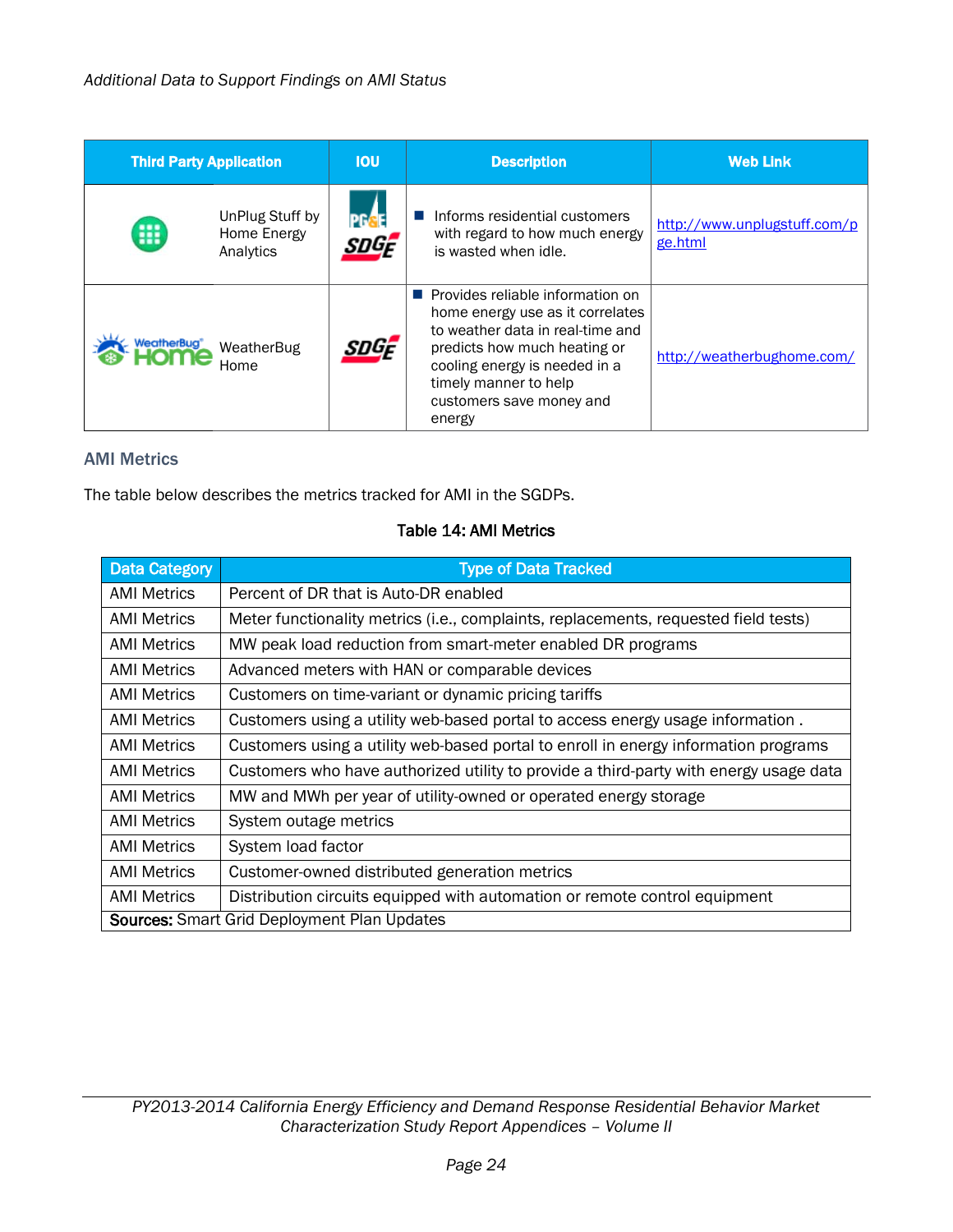## <span id="page-28-0"></span>Appendix E. Bibliography and Data Sources

In [Table 15](#page-28-1) below, we present the data sources used to develop the database of California residential behavioral offerings. I[n Table 16](#page-29-0) we present the data forces for the other U.S. offerings. Please note that these sources represent data actually used to develop the database. Thus, these lists may not include some data sources we reviewed but ultimately did not use.

<span id="page-28-1"></span>

| Category                          | <b>Abridged Name</b>                                                                                       | <b>Estimated</b><br><b>Number</b><br><b>Reviewed</b> |
|-----------------------------------|------------------------------------------------------------------------------------------------------------|------------------------------------------------------|
| <b>CPUC Proceedings/Documents</b> | <b>CPUC Decisions/Rulemakings</b>                                                                          | 13                                                   |
| <b>CPUC Proceedings/Documents</b> | CPUC California Smart Grid Annual Reports                                                                  |                                                      |
| <b>CPUC Proceedings/Documents</b> | CPUC 2013-14 Residential Fact Sheet (March 2013)                                                           | $\mathbf 1$                                          |
| IOU documentation                 | Demand Response Monthly Reports                                                                            | 30                                                   |
| IOU documentation                 | <b>IOU Smart Grid Annual Updates</b>                                                                       | 9                                                    |
| IOU documentation                 | <b>CALSPREE Program Implementation Plans</b>                                                               | 8                                                    |
| IOU documentation                 | <b>EESTATS Monthly Reports</b>                                                                             | 8                                                    |
| IOU documentation                 | <b>AMI Business Case Decisions</b>                                                                         | 3                                                    |
| IOU documentation                 | <b>Smart Grid Deployment Plans</b>                                                                         | 3                                                    |
| IOU documentation                 | SCE Emerging Technology Demand Response (DR) Projects Semi-<br>Annual Reports (September 2013, March 2014) | $\overline{2}$                                       |
| IOU documentation                 | Residential Energy Advisor Monthly Metrics Report (October 2014)                                           | $\mathbf{1}$                                         |
| IOU documentation                 | 2013 IDSM Program Implementation Plan                                                                      | $\mathbf{1}$                                         |
| IOU documentation                 | Joint IOU IDSM Quarterly Summary and Compliance Tracking<br>Report (November 2013)                         | $\mathbf{1}$                                         |
| IOU documentation                 | SDG&E Smart Grid Roadmap                                                                                   | $\mathbf{1}$                                         |
| Other Study                       | SGIG Consumer Behavior Study Analysis (LBNL-6248E)                                                         | $\mathbf{1}$                                         |
| Other Study                       | SMUD's Communicating Thermostat Usability Study (SMUD<br>Contract No: 4500071792) (February 2014)          | 1                                                    |
| Other Study                       | PG&E Findings from the Opower/Honeywell Smart Thermostat<br>Field Assessment (ET11PGE3074)                 | $\mathbf{1}$                                         |
| Other Study                       | SCE 2010-12 Universal Audit Tools Evaluation (SCE0339.02)<br>(September 2014)                              | 1                                                    |
| Other Study                       | SDG&E Residential Disaggregation Final Report (ET13SDG1031)                                                | 1                                                    |
| Other Study                       | PG&E HAN Pilto Final Report (PGE0332.01) (January 2014)                                                    | $\mathbf{1}$                                         |
| Other Study                       | Emerging Technologies Program Aggregate Spreadsheet (Opinion<br>Dynamics)                                  | $\mathbf{1}$                                         |
| Presentation                      | ETCC Q3 Quarterly Meeting: "Cutting Edge Residential Efficiency"<br>(July 2014)                            | $\mathbf{1}$                                         |
| Presentation                      | "Residential Behavior: IOU Program Perspective" (June 2013)                                                | $\mathbf{1}$                                         |
| Presentation                      | SCG "Local Government Commission SoCalGas Emerging<br>Technologies Program" (Nov 2014)                     | $\mathbf{1}$                                         |
| Presentation                      | SDG&E "The PEV Rate and Technology Experiment" (March 2014)                                                | $\mathbf{1}$                                         |
| Presentation                      | "CEIVA Homeview Frame: A Quantitative Study" (July 2013)                                                   | $\mathbf{1}$                                         |
| Presentation                      | BECC 2014: "Final Savings Estimates and Key Learnings from a<br>Behavioral Messaging Thermostat Trial"     | $\mathbf{1}$                                         |

### Table 15: Data Sources for California Residential Behavioral Offerings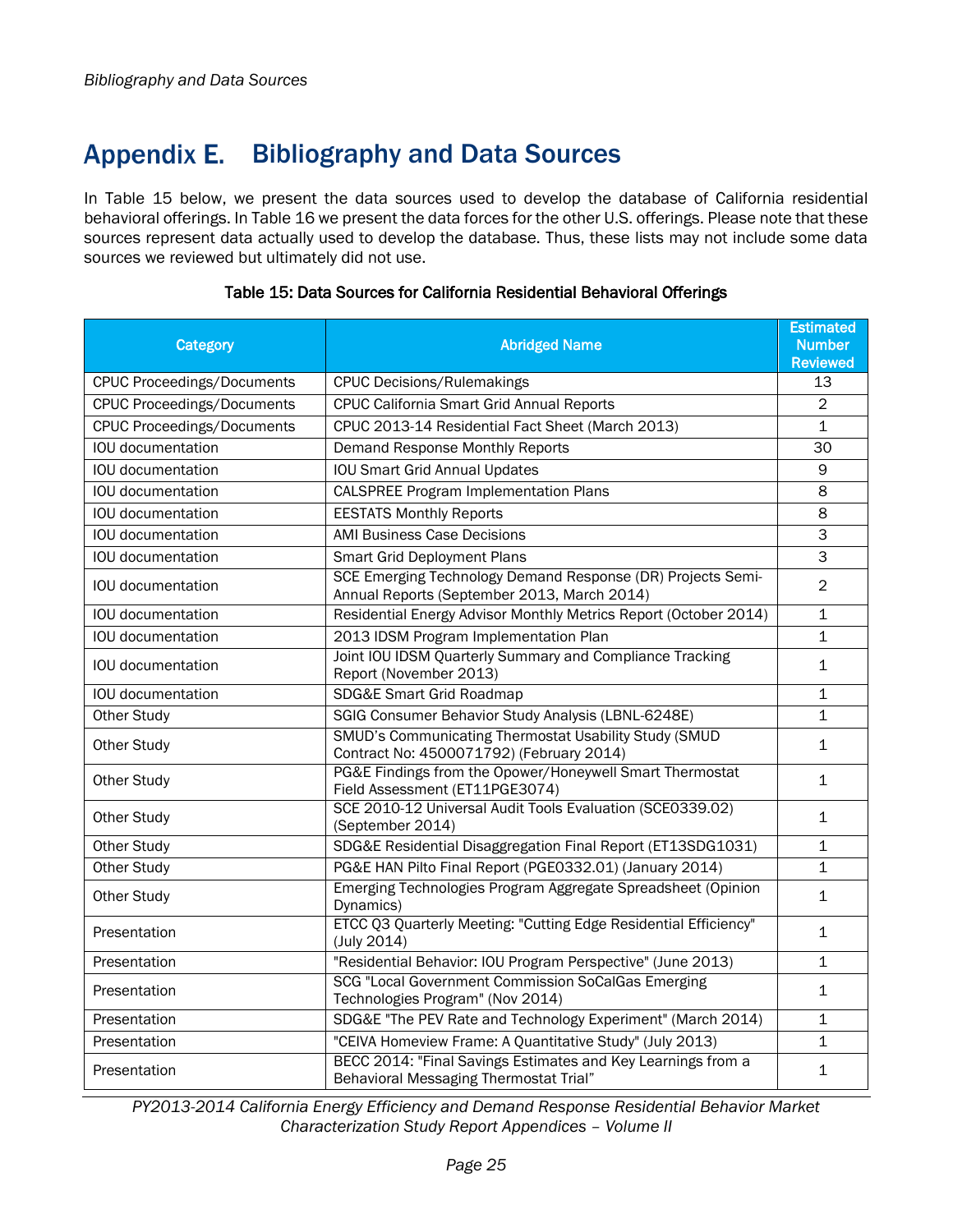## *Bibliography and Data Sources*

| Category | <b>Abridged Name</b>         | <b>Estimated</b><br><b>Number</b> |
|----------|------------------------------|-----------------------------------|
| Website  | www.greentechmedia.com       | <b>Reviewed</b><br>1              |
| Website  | www.pge.com                  | 1                                 |
| Website  | www.burbankwaterandpower.com | 1                                 |
| Website  | www.glendaleca.gov           | 1                                 |
| Website  | mcecleanenergy.com           | $\mathbf 1$                       |
| Website  | smud.org                     | 1                                 |
| Website  | www.cpuc.ca.gov              | $\mathbf 1$                       |
| Website  | www.esource.com              | $\mathbf 1$                       |
| Website  | www.alarm.com                | 1                                 |
| Website  | www.sce.com                  | $\mathbf 1$                       |
| Website  | www.sdg&e.com                | 1                                 |
| Website  | www.nest.com                 | 1                                 |
| Website  | www.earthnetworks.com        | 1                                 |
| Website  | www.burbankleader.com        | 1                                 |
| Website  | www.smartgrid.gov            | $\mathbf 1$                       |
| Website  | www.ohmconnect.com           | 1                                 |
| Website  | www.opower.com               | 1                                 |
| Total    |                              | 113                               |

## Table 16: Data Sources for Other U.S. Residential Behavioral Offerings

<span id="page-29-0"></span>

| Category                | <b>Abridged Name</b>                                                                       | <b>Estimated</b><br><b>Number</b><br><b>Reviewed</b> |
|-------------------------|--------------------------------------------------------------------------------------------|------------------------------------------------------|
| Annual/Quarterly Report | 2011 Milton Hydro DSM Annual Report                                                        | 1                                                    |
| Annual/Quarterly Report | 2010 Nevada PUC DSM Annual Report                                                          | $\mathbf{1}$                                         |
| Annual/Quarterly Report | 2014 City of Boulder Energy Smart Q3 Report                                                | $\mathbf{1}$                                         |
| Evaluation              | 2012 PeakSaver Plus Evaluation                                                             | $\mathbf 1$                                          |
| Evaluation              | 2013 June Cross-Cutting Behavioral Program Evaluation<br>Final Integrated Report June 2013 | 1                                                    |
| Evaluation              | 2012 AEP Ohio Home Energy Reports Evaluation                                               | $\mathbf{1}$                                         |
| Evaluation              | 2012 Arizona Public Service DSM Report                                                     | 1                                                    |
| Evaluation              | 2009 BGE Smart Energy Pricing Pilot Impact Evaluation                                      | $\mathbf 1$                                          |
| Evaluation              | 2012 CL&P Home Energy Report Evaluation                                                    | $\mathbf 1$                                          |
| Evaluation              | 2013 CLC Smart Home Energy Manager Evaluation                                              | 1                                                    |
| Evaluation              | 2014 DTE SmartCurrents Fact Sheet SmartGrid.gov                                            | 1                                                    |
| Evaluation              | 2014 DTE Pre-Pay Pilot Evaluation                                                          | $\mathbf 1$                                          |
| Evaluation              | 2014 DTE SmartCurrents Evaluation                                                          | $\mathbf 1$                                          |
| Evaluation              | 2013 ECW Cool Choices Evaluation                                                           | $\mathbf 1$                                          |
| Evaluation              | 2013 Brattle OPA's Time of Use First Year Analysis                                         | $\mathbf 1$                                          |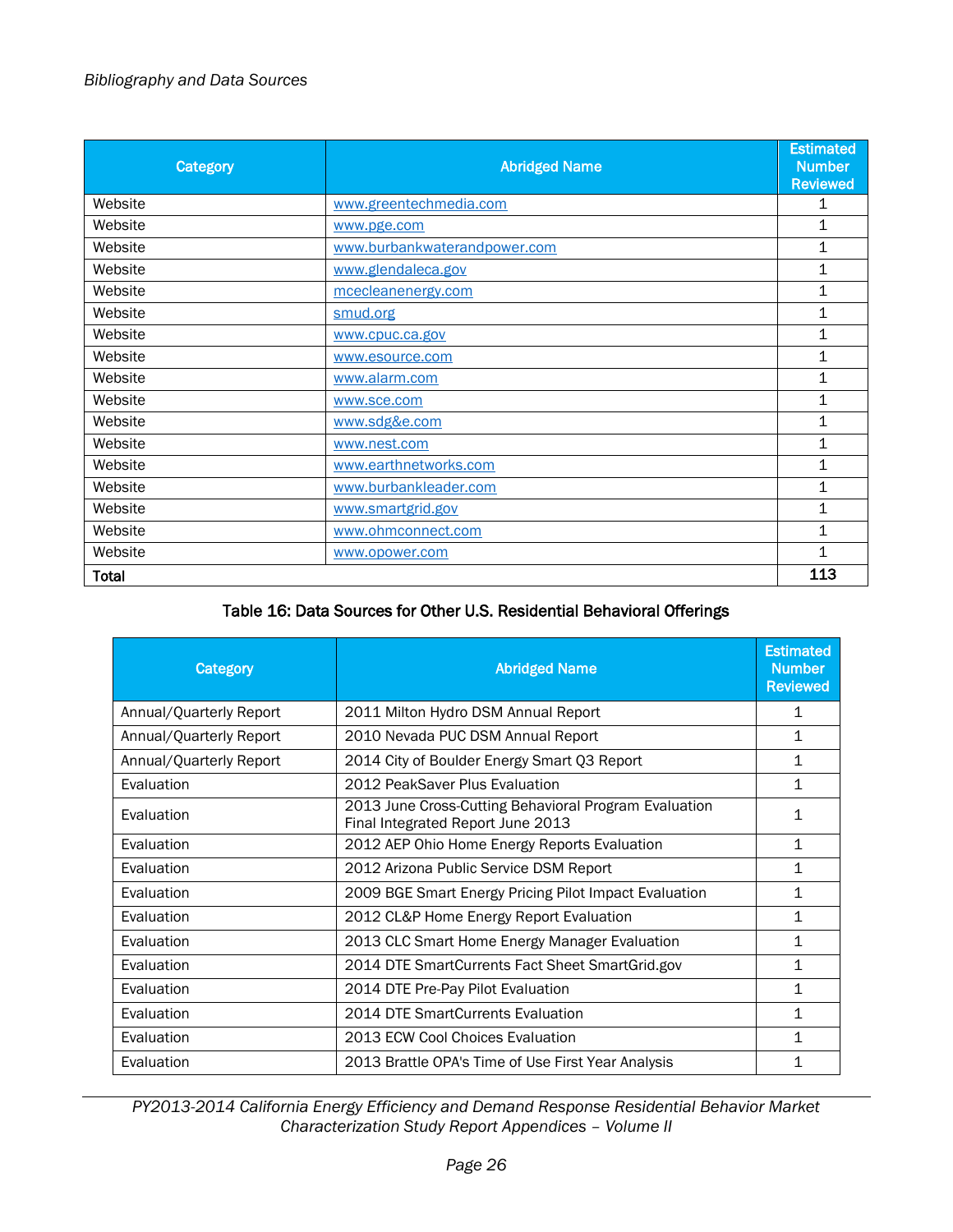| Category            | <b>Abridged Name</b>                                                                                      | <b>Estimated</b><br><b>Number</b><br><b>Reviewed</b> |
|---------------------|-----------------------------------------------------------------------------------------------------------|------------------------------------------------------|
| Evaluation          | 2010 Salt River Project MPower Program Review                                                             | $\mathbf{1}$                                         |
| Evaluation          | 2014 Puget Sound Energy Home Energy Reports Evaluation                                                    | $\mathbf{1}$                                         |
| Evaluation          | 2014 Seattle City Light Home Energy Reports Evaluation                                                    | $\mathbf{1}$                                         |
| Evaluation          | 2014 BGE Smart Energy Savers Evaluation                                                                   | $\mathbf 1$                                          |
| <b>News Article</b> | 2014 Metering.com Article "Efficiency Vermont's New Online<br><b>Energy Tool for Utility Customers"</b>   | $\mathbf{1}$                                         |
| <b>News Article</b> | 2014 Opower Article "Opower Reinvents Residential Demand<br>Response, Changes Economics of Smart Grid"    | $\mathbf{1}$                                         |
| <b>News Article</b> | 2015 Washington Post Article "Why 50 Million Smart Meters<br>Still Haven't Fixed America's Energy Habits" | $\mathbf{1}$                                         |
| <b>Other Study</b>  | 2014 CEE Behavior Program Summary Public                                                                  | 1                                                    |
| Other Study         | 2009 OEC Pre-Pay Case Study                                                                               | 1                                                    |
| Presentation        | 2013 Austin Energy Web Portal Presentation                                                                | $\mathbf 1$                                          |
| Presentation        | 2013 CEE Beyond California Presentation                                                                   | $\mathbf{1}$                                         |
| <b>PUC Filing</b>   | 2014 BGE Quarterly Report                                                                                 | 1                                                    |
| <b>PUC Filing</b>   | 2013 BGE Smart Energy Rewards Program Description                                                         | $\mathbf{1}$                                         |
| Website             | Illinois Power Agency Website                                                                             | 1                                                    |
| Website             | Milton Hydro peakSaver Plus Website                                                                       | 1                                                    |
| Website             | Peak Rewards Website                                                                                      | $\mathbf{1}$                                         |
| Website             | DTE SmartCurrents Fact Sheet SmartGrid.gov                                                                | $\mathbf 1$                                          |
| <b>White Paper</b>  | 2013 ACEEE "A Field Guide to Utility-Run Behavior Programs"                                               | 1                                                    |
| <b>White Paper</b>  | 2010 ACEEE Case Studies of Behavioral Programs                                                            | $\mathbf{1}$                                         |
| White Paper         | 2011 Bonneville Power Association Behavioral Program<br>Profiles                                          | $\mathbf{1}$                                         |
| <b>White Paper</b>  | 2012 CPUC Review of Pre-Pay Programs                                                                      | 1                                                    |
| White Paper         | 2015 ACEEE Gamified Energy Efficiency Programs                                                            | 1                                                    |
| <b>White Paper</b>  | 2012 NBER Working Paper "Knowledge is (Less) Power"                                                       | $\mathbf{1}$                                         |
| White Paper         | 2013 DEFG "The Effect of Prepayment on Energy Use"                                                        | $\mathbf{1}$                                         |
| <b>White Paper</b>  | 2013 BECC "Persistence of EE Behaviors Over Time"                                                         | $\mathbf{1}$                                         |
| White Paper         | 2012 Opower White Paper No. 03 "Successful Behavioral EE<br>Programs"                                     | $\mathbf{1}$                                         |
| <b>Total</b>        |                                                                                                           | 41                                                   |

## Table 17: List of Third Party Vendor Offerings Reviewed

<span id="page-30-0"></span>

| <b>Company Name</b>      | <b>Offering</b>                                                   |
|--------------------------|-------------------------------------------------------------------|
| <b>Planet Ecosystems</b> | P-ECOSYS3 (focus on Consumer Outreach and Self_Service Web Tools) |
| Bidgely                  | Bidgley app                                                       |
| Ceiva Energy             | Homeview                                                          |
| EnergyHub                | EnergyHub app                                                     |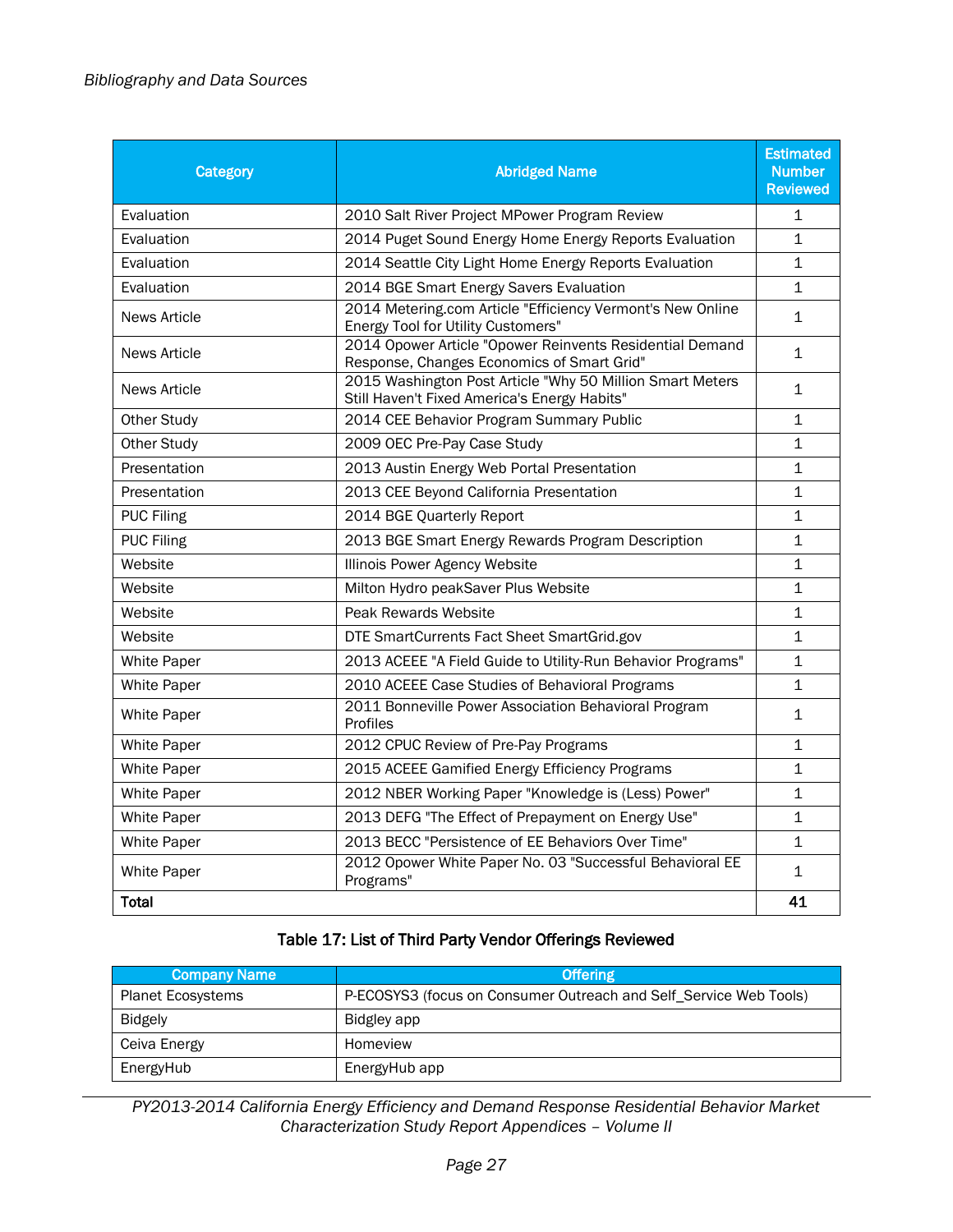| <b>Company Name</b>                            | <b>Offering</b>                                                                                                                |
|------------------------------------------------|--------------------------------------------------------------------------------------------------------------------------------|
| <b>Earth Networks</b>                          | WeatherBug Home                                                                                                                |
| Echo Labs                                      | Ergy 2.0                                                                                                                       |
| <b>True Labs</b>                               | PEV4Me                                                                                                                         |
| EcoFactor                                      | 3 services: Proactive Energy Efficiency, Optimized Demand Response, and<br><b>HVAC Performance Monitoring services</b>         |
| IncentForce                                    | 1) Consumer Energy Management and 2) Social Energy Applications                                                                |
| Leafully                                       | Leafully app                                                                                                                   |
| EEme                                           | Eeme app                                                                                                                       |
| <b>Blueline Innovations</b>                    | POWERCOST Monitor                                                                                                              |
| Rainforest Automation                          | EMU-2, RAVEn, EAGLE                                                                                                            |
| Honeywell                                      | <b>Tuxedo Touch with Total Connect</b>                                                                                         |
| Genability                                     | Genability CONDUCT™                                                                                                            |
| Home Energy Analytics                          | <b>UnPlug Stuff</b>                                                                                                            |
| <b>WattzOn</b>                                 | EnergyCenter                                                                                                                   |
| <b>NEST</b>                                    | <b>NEST Learning Thermostat</b>                                                                                                |
| Wattvision                                     | Wattvision App and Energy Rewards                                                                                              |
| Alarm.com                                      | Alarm.com Energy Management                                                                                                    |
| <b>OhmConnect</b>                              | OhmConnect App                                                                                                                 |
| Opower                                         | Thermostat Management Platform                                                                                                 |
| Plotwatt                                       | Plottwatt.com                                                                                                                  |
| Thinkeco                                       | Thinkeco "modlet platform", smartAC thermostat kit                                                                             |
| Simple Energy                                  | Energy Insights Dashboard, Energy Community, Energy Rewards                                                                    |
| Sonoma County Energy<br>Independence Program   | My Energy Tool                                                                                                                 |
| <b>ENERGATE</b>                                | Pioneer Smart Thermostat; MyEnergate                                                                                           |
| Tendril                                        | Tendril ESM Platform (incl. Home Energy Reports, Mobile and Web<br>Platforms, Energy Savings Calculators and Assessment Tools) |
| The Energy Detective                           | TED 5000/TED Pro Series; TED Footprint                                                                                         |
| Chai Energy                                    | Chai Energy App                                                                                                                |
| PeoplePower                                    | Presence Pro Energy                                                                                                            |
| SolarCity                                      | PowerGuide                                                                                                                     |
| <b>Eyedro Green Solutions</b>                  | Eyedro Home Electricity Monitor                                                                                                |
| <b>INSTEON</b>                                 | <b>INSTEON Energy Display</b>                                                                                                  |
| Vergence Entertainment (ASK<br>Platform)       | Ringorang                                                                                                                      |
| GE, Center For Science,<br>National Geographic | Plan It Green                                                                                                                  |
| Leviton                                        | Omnistat2, Leviton Energy Usage Display                                                                                        |
| Zema                                           | Zema Good                                                                                                                      |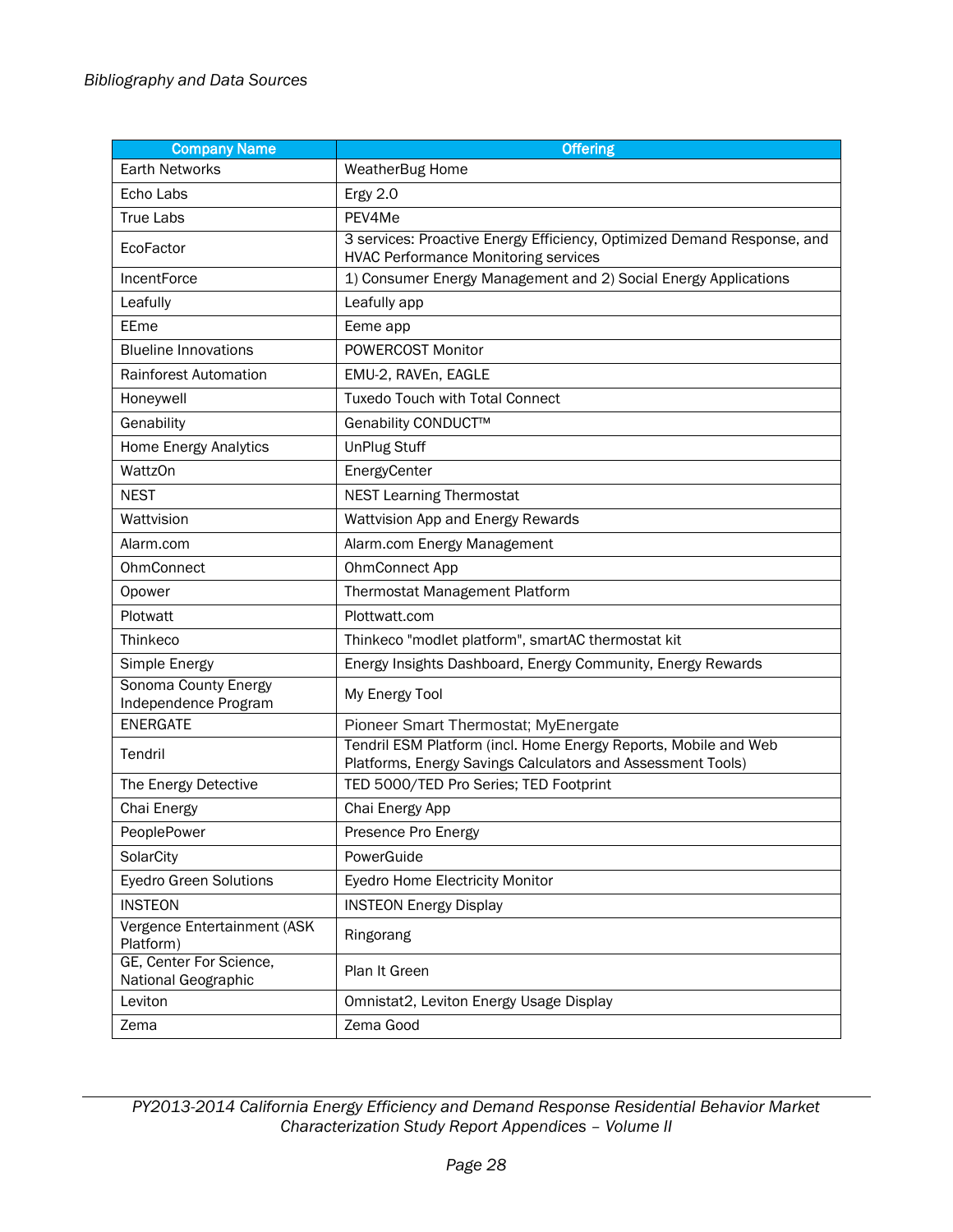## <span id="page-32-0"></span>Appendix F. Supporting Files

For the Smart Grid Decision Review Memo, submitted to the CPUC in September 2014, please see Volume III of this report (CALMAC Study ID: CPU0109.03).

For the Behavior Master List, which includes all in-scope behavior efforts reviewed for this study, please see Volume IV of this report (CALMAC Study ID: CPU0109.04).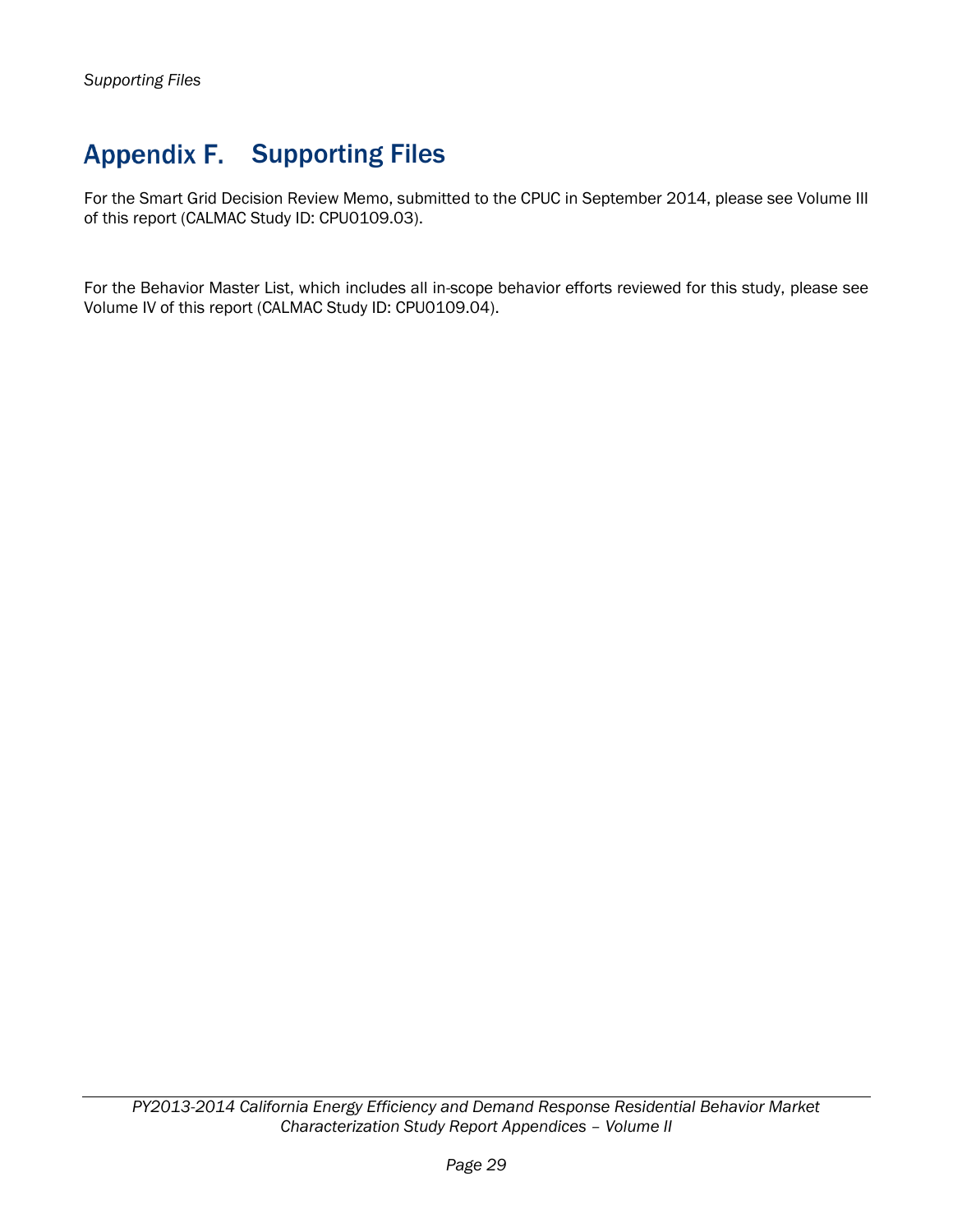## <span id="page-33-0"></span>Appendix G. IOU Comments on Study Report

For IOU comments, please see Volume V of this report (CALMAC Study ID: CPU0109.05).